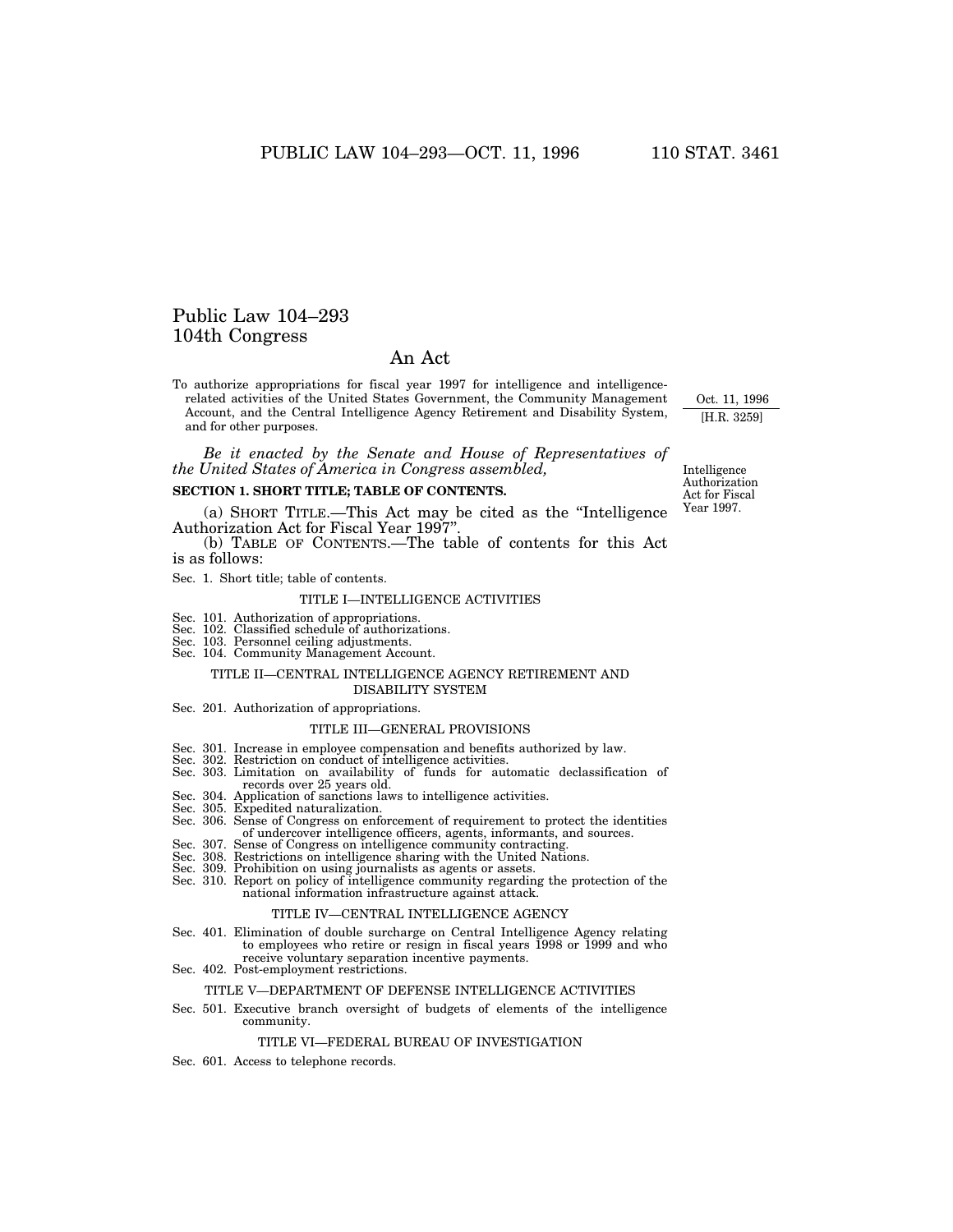## TITLE VII—COMBATTING PROLIFERATION

## Sec. 701. Short title.

### Subtitle A—Assessment of Organization and Structure of Government for Combatting Proliferation

- Sec. 711. Establishment of commission.
- Sec. 712. Duties of commission.
- Sec. 713. Powers of commission.
- Sec. 714. Commission personnel matters.
- Sec. 715. Termination of commission.
- Sec. 716. Definition.
- Sec. 717. Payment of commission expenses.

#### Subtitle B—Other Matters

Sec. 721. Reports on acquisition of technology relating to weapons of mass destruction and advanced conventional munitions.

#### TITLE VIII—RENEWAL AND REFORM OF INTELLIGENCE ACTIVITIES

- Sec. 801. Short title.
- Sec. 802. Committee on Foreign Intelligence.
- Sec. 803. Annual reports on intelligence.
- Sec. 804. Transnational threats.
- Sec. 805. Overall management of central intelligence.
- Sec. 806. National Intelligence Council.
- Sec. 807. Enhancement of authority of Director of Central Intelligence to manage budget, personnel, and activities of intelligence community.
- Sec. 808. Responsibilities of Secretary of Defense pertaining to the National Foreign Intelligence Program.
- Sec. 809. Improvement of intelligence collection.
- Sec. 810. Improvement of analysis and production of intelligence.
- Sec. 811. Improvement of administration of intelligence activities.
- Sec. 812. Pay level of Deputy Director of Central Intelligence for Community Management and Assistant Directors of Central Intelligence.
- Sec. 813. General Counsel of the Central Intelligence Agency.
- Sec. 814. Assistance for law enforcement agencies by intelligence community.
- Sec. 815. Appointment of officials responsible for intelligence-related activities.
- Sec. 816. Study on the future of intelligence collection.
- Sec. 817. Intelligence Reserve Corps.

#### TITLE IX—FINANCIAL MATTERS

Sec. 901. Authorization of funding provided by 1996 supplemental appropriations Act.

# **TITLE I—INTELLIGENCE ACTIVITIES**

## **SEC. 101. AUTHORIZATION OF APPROPRIATIONS.**

Funds are hereby authorized to be appropriated for fiscal year 1997 for the conduct of the intelligence and intelligence-related activities of the following elements of the United States Government:

(1) The Central Intelligence Agency.

(2) The Department of Defense.

(3) The Defense Intelligence Agency.

(4) The National Security Agency.

(5) The Department of the Army, the Department of the Navy, and the Department of the Air Force.

(6) The Department of State.

(7) The Department of Treasury.

(8) The Department of Energy.

(9) The Federal Bureau of Investigation.

(10) The Drug Enforcement Administration.

(11) The National Reconnaissance Office.

(12) The National Imagery and Mapping Agency.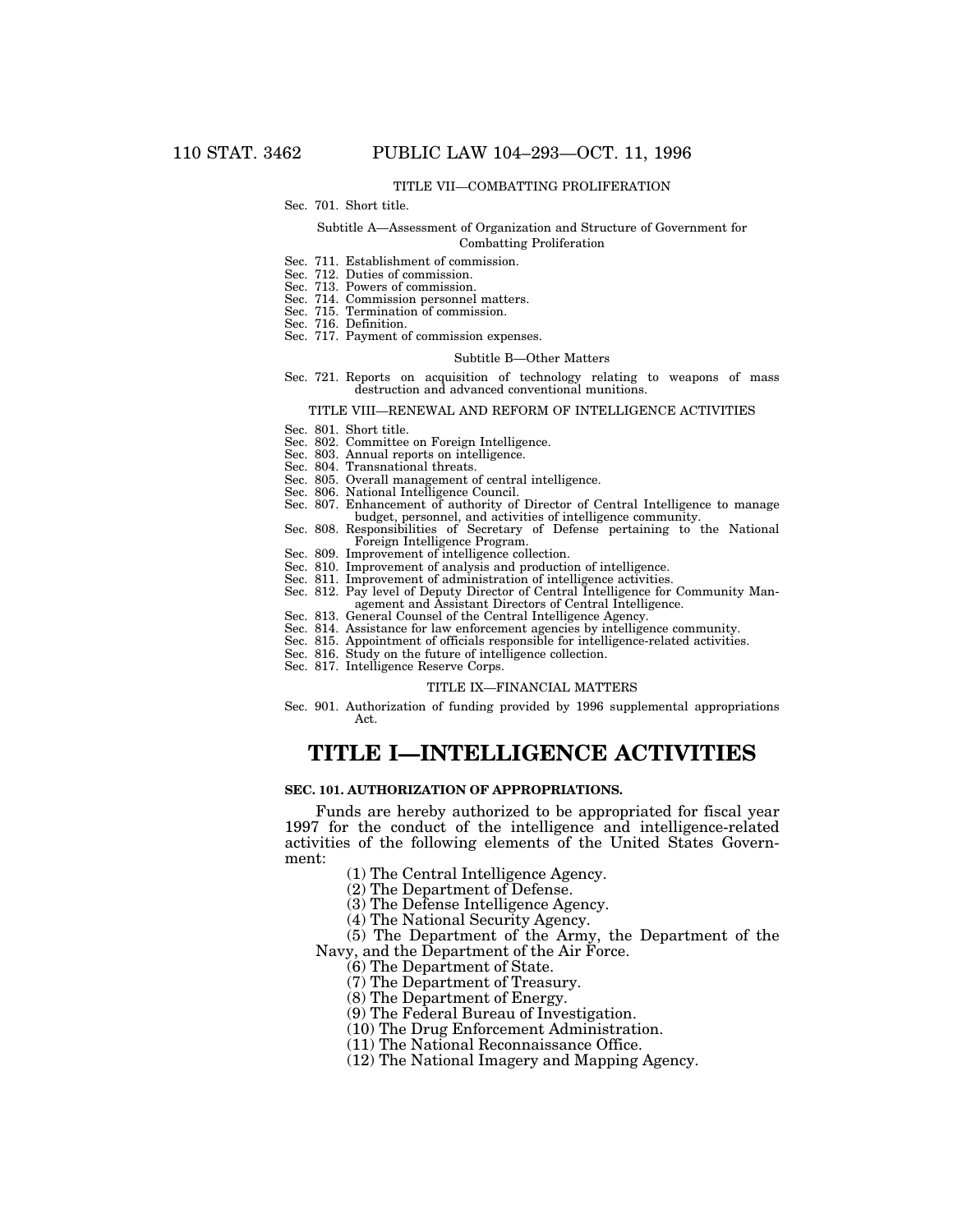## **SEC. 102. CLASSIFIED SCHEDULE OF AUTHORIZATIONS.**

(a) SPECIFICATIONS OF AMOUNTS AND PERSONNEL CEILINGS.— The amounts authorized to be appropriated under section 101, and the authorized personnel ceilings as of September 30, 1997, for the conduct of the intelligence and intelligence-related activities of the elements listed in such section, are those specified in the classified Schedule of Authorizations prepared to accompany the conference report on the bill H.R. 3259 of the One Hundred Fourth Congress.

(b) AVAILABILITY OF CLASSIFIED SCHEDULE OF AUTHORIZA-TIONS.—The Schedule of Authorizations shall be made available to the Committees on Appropriations of the Senate and House of Representatives and to the President. The President shall provide for suitable distribution of the Schedule, or of appropriate portions of the Schedule, within the executive branch.

#### **SEC. 103. PERSONNEL CEILING ADJUSTMENTS.**

(a) AUTHORITY FOR ADJUSTMENTS.—With the approval of the Director of the Office of Management and Budget, the Director of Central Intelligence may authorize employment of civilian personnel in excess of the number authorized for fiscal year 1997 under section 102 when the Director of Central Intelligence determines that such action is necessary to the performance of important intelligence functions, except that the number of personnel employed in excess of the number authorized under such section may not, for any element of the intelligence community, exceed two percent of the number of civilian personnel authorized under such section for such element.

(b) NOTICE TO INTELLIGENCE COMMITTEES.—The Director of Central Intelligence shall promptly notify the Permanent Select Committee on Intelligence of the House of Representatives and the Select Committee on Intelligence of the Senate whenever he exercises the authority granted by this section.

### **SEC. 104. COMMUNITY MANAGEMENT ACCOUNT.**

(a) AUTHORIZATIONS OF APPROPRIATIONS.—There is authorized to be appropriated for the Community Management Account of the Director of Central Intelligence for fiscal year 1997 the sum of \$131,116,000. Within such amount, funds identified in the classified Schedule of Authorizations referred to in section 102(a) for the Advanced Research and Development Committee shall remain available until September 30, 1998.

(b) AUTHORIZED PERSONNEL LEVELS.—The staff of the Community Management Account of the Director of Central Intelligence is authorized 303 full-time personnel as of September 30, 1997. Such personnel of the Community Management Staff may be permanent employees of the Community Management Staff or personnel detailed from other elements of the United States Government.

(c) REIMBURSEMENT.—During fiscal year 1997, any officer or employee of the United States or member of the Armed Forces who is detailed to the staff of the Community Management Account from another element of the United States Government shall be detailed on a reimbursable basis, except that any such officer, employee, or member may be detailed on a non-reimbursable basis for a period of less than one year for the performance of temporary functions as required by the Director of Central Intelligence.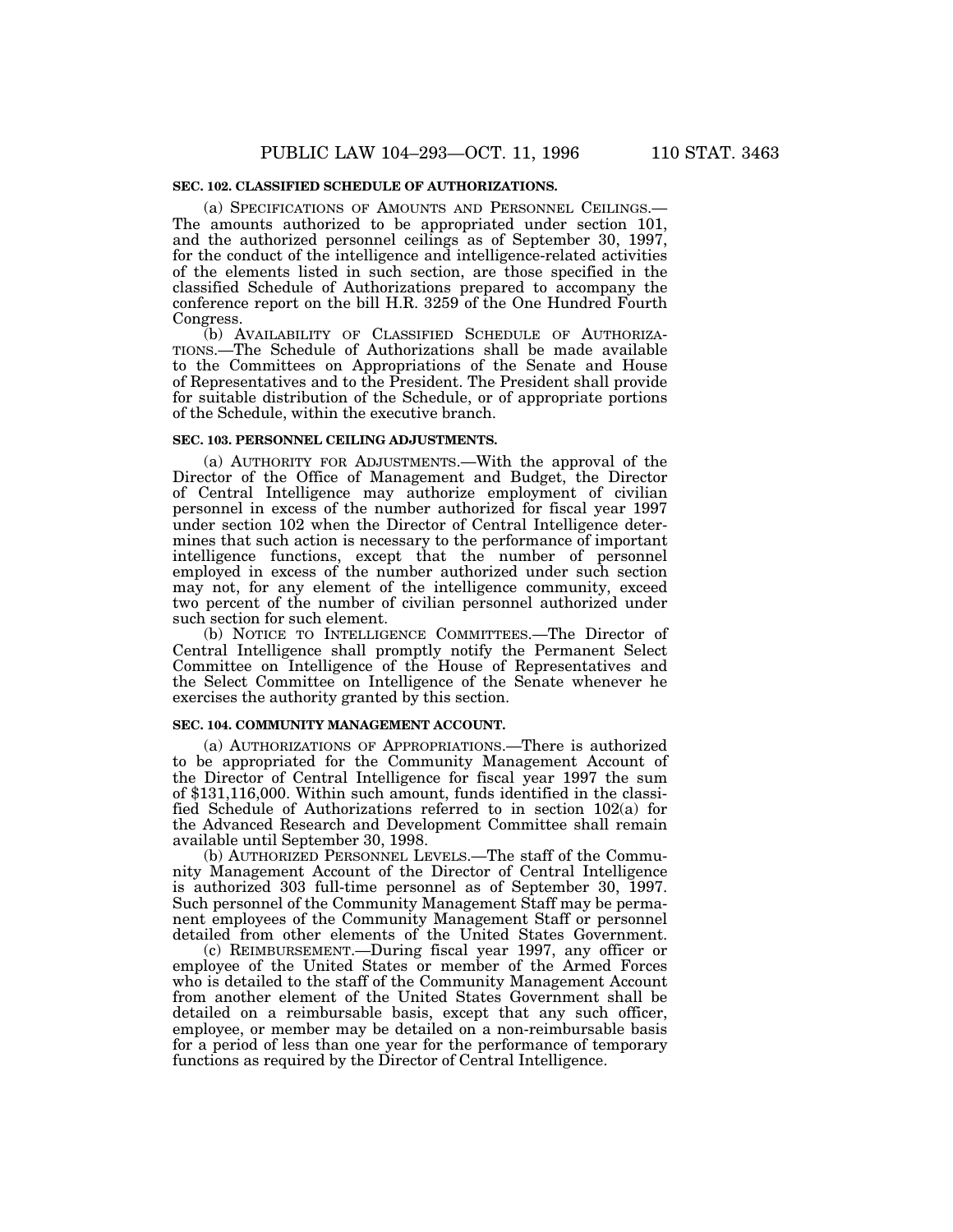21 USC 873 note.

(d) NATIONAL DRUG INTELLIGENCE CENTER.—(1) Of the amount authorized to be appropriated in subsection (a), \$27,000,000 shall be available for the National Drug Intelligence Center located in Johnstown, Pennsylvania.

(2) The Director of Central Intelligence shall transfer to the Attorney General funds available for the National Drug Intelligence Center under paragraph (1). The Attorney General shall utilize funds so transferred for the activities of the Center.

(3) Amounts available for the Center may not be used in contravention of the provisions of section 103(d)(1) of the National Security Act of 1947 (50 U.S.C. 403–3(d)(1)).

(4) Notwithstanding any other provision of law, the Attorney General shall retain full authority over the operations of the Center.

(e) ENVIRONMENTAL PROGRAMS.—Of the amount authorized to be appropriated in subsection (a), \$18,000,000 shall be available for the Environmental Intelligence and Applications Program, formerly known as the Environmental Task Force, and remain available until September 30, 1998.

# **TITLE II—CENTRAL INTELLIGENCE AGENCY RETIREMENT AND DISABILITY SYSTEM**

### **SEC. 201. AUTHORIZATION OF APPROPRIATIONS.**

There is authorized to be appropriated for the Central Intelligence Agency Retirement and Disability Fund for fiscal year 1997 the sum of \$184,200,000.

# **TITLE III—GENERAL PROVISIONS**

## **SEC. 301. INCREASE IN EMPLOYEE COMPENSATION AND BENEFITS AUTHORIZED BY LAW.**

Appropriations authorized by this Act for salary, pay, retirement, and other benefits for Federal employees may be increased by such additional or supplemental amounts as may be necessary for increases in such compensation or benefits authorized by law.

## **SEC. 302. RESTRICTION ON CONDUCT OF INTELLIGENCE ACTIVITIES.**

The authorization of appropriations by this Act shall not be deemed to constitute authority for the conduct of any intelligence activity which is not otherwise authorized by the Constitution or the laws of the United States.

## **SEC. 303. LIMITATION ON AVAILABILITY OF FUNDS FOR AUTOMATIC DECLASSIFICATION OF RECORDS OVER 25 YEARS OLD.**

Of the amounts authorized to be appropriated for fiscal year 1997 by this Act for the National Foreign Intelligence Program, not more than \$27,200,000 shall be available to carry out the provisions of section 3.4 of Executive Order 12958.

## **SEC. 304. APPLICATION OF SANCTIONS LAWS TO INTELLIGENCE ACTIVITIES.**

Section 905 of the National Security Act of 1947 (50 U.S.C. 441d) is amended by striking out "on the date which is one year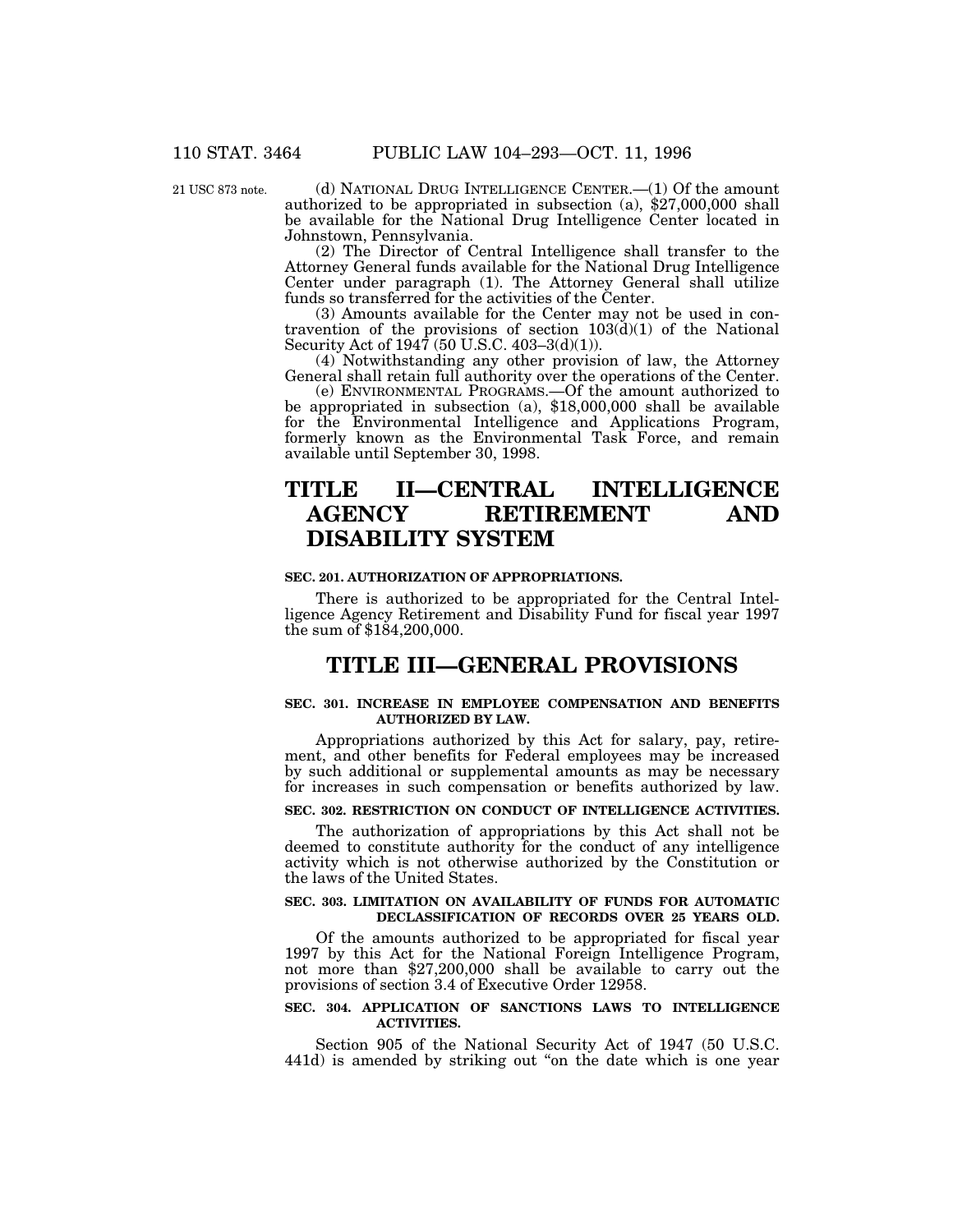after the date of the enactment of this title'' and inserting in lieu thereof "on January 6, 1998".

### **SEC. 305. EXPEDITED NATURALIZATION.**

8 USC 1427 note.

(a) IN GENERAL.—With the approval of the Director of Central Intelligence, the Attorney General, and the Commissioner of Immigration and Naturalization, an applicant described in subsection (b) and otherwise eligible for naturalization may be naturalized without regard to the residence and physical presence requirements of section 316(a) of the Immigration and Nationality Act, or to the prohibitions of section 313 of such Act, and no residence within a particular State or district of the Immigration and Naturalization Service in the United States shall be required.

(b) ELIGIBLE APPLICANT.—An applicant eligible for naturalization under this section is the spouse or child of a deceased alien whose death resulted from the intentional and unauthorized disclosure of classified information regarding the alien's participation in the conduct of United States intelligence activities and who—

(1) has resided continuously, after being lawfully admitted for permanent residence, within the United States for at least one year prior to naturalization; and

 $(2)$  is not described in subparagraph (A), (B), (C), or (D) of section 243(h)(2) of such Act.

(c) ADMINISTRATION OF OATH.—An applicant for naturalization under this section may be administered the oath of allegiance under section 337(a) of the Immigration and Nationality Act by the Attorney General or any district court of the United States, without regard to the residence of the applicant. Proceedings under this subsection shall be conducted in a manner consistent with the protection of intelligence sources, methods, and activities.

(d) DEFINITIONS.—For purposes of this section—

(1) the term ''child'' means a child as defined in subparagraphs (A) through (E) of section 101(b)(1) of the Immigration and Nationality Act, without regard to age or marital status; and

(2) the term ''spouse'' means the wife or husband of a deceased alien referred to in subsection (b) who was married to such alien during the time the alien participated in the conduct of United States intelligence activities.

## **SEC. 306. SENSE OF CONGRESS ON ENFORCEMENT OF REQUIREMENT TO PROTECT THE IDENTITIES OF UNDERCOVER INTELLIGENCE OFFICERS, AGENTS, INFORMANTS, AND SOURCES.**

It is the sense of Congress that title VI of the National Security Act of 1947 (50 U.S.C. 421 et seq.) (relating to protection of the identities of undercover intelligence officers, agents, informants, and sources) should be enforced by the appropriate law enforcement agencies.

## **SEC. 307. SENSE OF CONGRESS ON INTELLIGENCE COMMUNITY CONTRACTING.**

It is the sense of Congress that the Director of Central Intelligence should continue to direct that elements of the intelligence community, whenever compatible with the national security interests of the United States and consistent with the operational and security concerns related to the conduct of intelligence activities, and where fiscally sound, should award contracts in a manner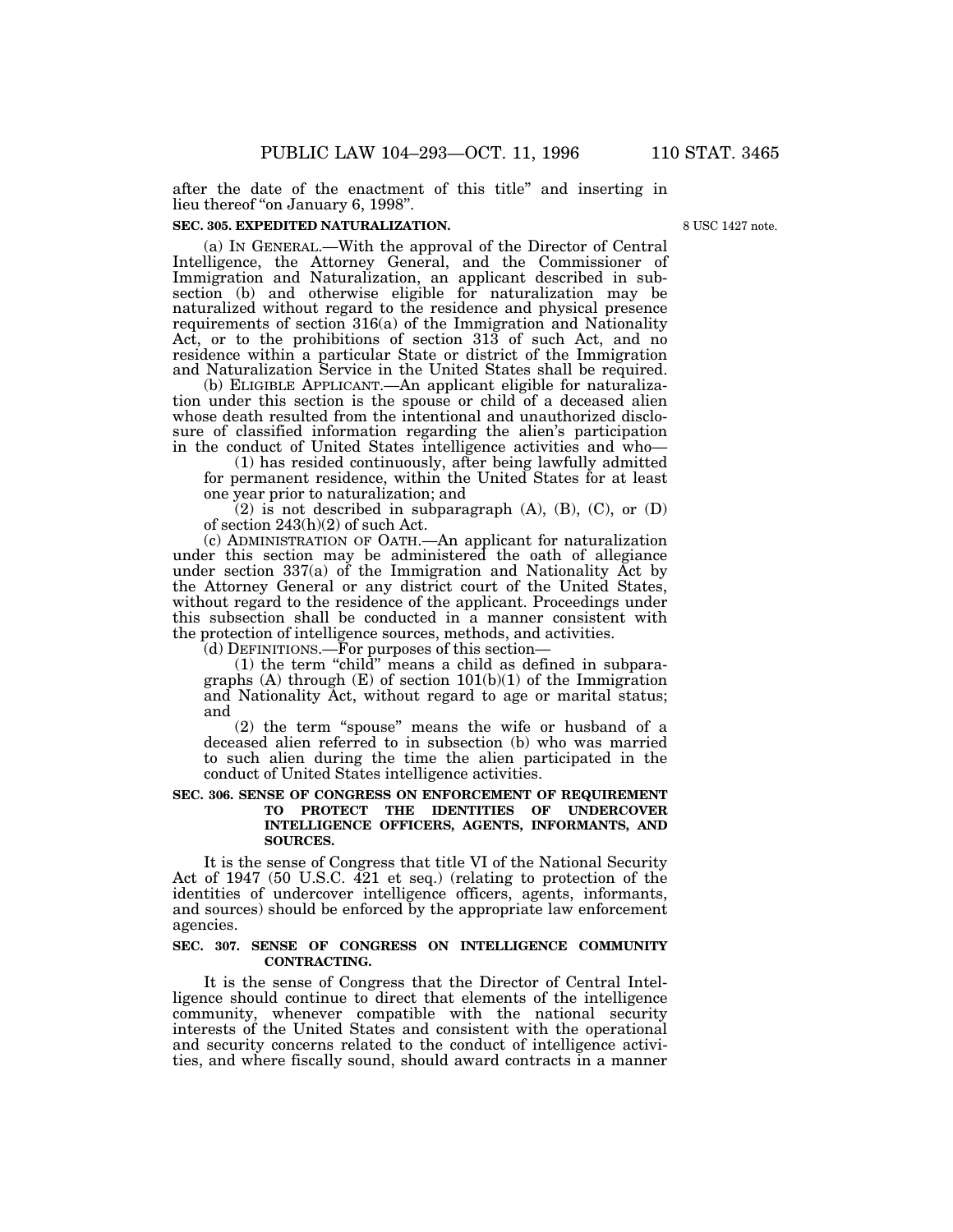that would maximize the procurement of products properly designated as having been made in the United States.

## **SEC. 308. RESTRICTIONS ON INTELLIGENCE SHARING WITH THE UNITED NATIONS.**

(a) IN GENERAL.—The National Security Act of 1947 (50 U.S.C. 401 et seq.) is amended by adding at the end of title I the following new section:

## ''RESTRICTIONS ON INTELLIGENCE SHARING WITH THE UNITED NATIONS

President. 50 USC 404d–1.

"SEC. 110. (a) PROVISION OF INTELLIGENCE INFORMATION TO THE UNITED NATIONS.—(1) No United States intelligence information may be provided to the United Nations or any organization affiliated with the United Nations, or to any officials or employees thereof, unless the President certifies to the appropriate committees of Congress that the Director of Central Intelligence, in consultation with the Secretary of State and the Secretary of Defense, has established and implemented procedures, and has worked with the United Nations to ensure implementation of procedures, for protecting from unauthorized disclosure United States intelligence sources and methods connected to such information.

"(2) Paragraph (1) may be waived upon written certification by the President to the appropriate committees of Congress that providing such information to the United Nations or an organization affiliated with the United Nations, or to any officials or employees thereof, is in the national security interests of the United States.

''(b) PERIODIC AND SPECIAL REPORTS.—(1) The President shall report semiannually to the appropriate committees of Congress on the types and volume of intelligence provided to the United Nations and the purposes for which it was provided during the period covered by the report. The President shall also report to the appropriate committees of Congress within 15 days after it has become known to the United States Government that there has been an unauthorized disclosure of intelligence provided by the United States to the United Nations.

" $(2)$  The requirement for periodic reports under the first sentence of paragraph (1) shall not apply to the provision of intelligence that is provided only to, and for the use of, appropriately cleared United States Government personnel serving with the United Nations.

''(c) DELEGATION OF DUTIES.—The President may not delegate or assign the duties of the President under this section.

''(d) RELATIONSHIP TO EXISTING LAW.—Nothing in this section shall be construed to—

"(1) impair or otherwise affect the authority of the Director of Central Intelligence to protect intelligence sources and methods from unauthorized disclosure pursuant to section  $103(c)(6)$  of this Act; or

''(2) supersede or otherwise affect the provisions of title V of this Act.

''(e) DEFINITION.—As used in this section, the term 'appropriate committees of Congress' means the Committee on Foreign Relations and the Select Committee on Intelligence of the Senate and the Committee on Foreign Relations and the Permanent Select Committee on Intelligence of the House of Representatives.''.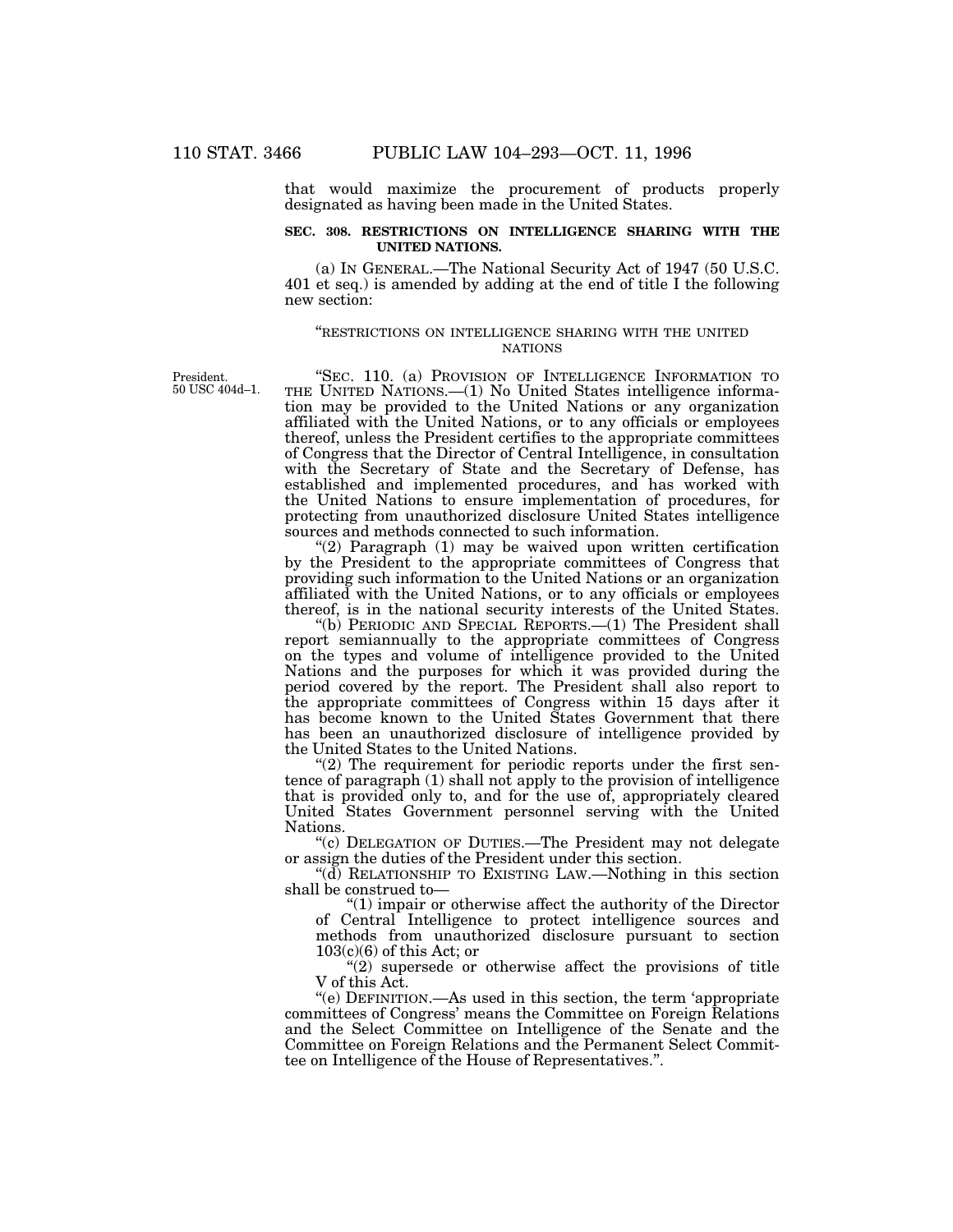(b) CLERICAL AMENDMENT.—The table of contents for the National Security Act of 1947 is amended by inserting after the item relating to section 109 the following:

''Sec. 110. Restrictions on intelligence sharing with the United Nations.''.

### **SEC. 309. PROHIBITION ON USING JOURNALISTS AS AGENTS OR** 50 USC 403–7.**ASSETS.**

(a) POLICY.—It is the policy of the United States that an element of the Intelligence Community may not use as an agent or asset for the purposes of collecting intelligence any individual who—

(1) is authorized by contract or by the issuance of press credentials to represent himself or herself, either in the United States or abroad, as a correspondent of a United States news media organization; or

(2) is officially recognized by a foreign government as a representative of a United States media organization.

(b) WAIVER.—Pursuant to such procedures as the President President. may prescribe, the President or the Director of Central Intelligence may waive subsection (a) in the case of an individual if the President or the Director, as the case may be, makes a written determination that the waiver is necessary to address the overriding national security interest of the United States. The Permanent Select Committee on Intelligence of the House of Representatives and the Select Committee on Intelligence of the Senate shall be notified of any waiver under this subsection.

(c) VOLUNTARY COOPERATION.—Subsection (a) shall not be construed to prohibit the voluntary cooperation of any person who is aware that the cooperation is being provided to an element of the United States Intelligence Community.

## **SEC. 310. REPORT ON POLICY OF INTELLIGENCE COMMUNITY REGARDING THE PROTECTION OF THE NATIONAL INFORMATION INFRASTRUCTURE AGAINST ATTACK.**

(a) REPORT.—(1) Not later than 120 days after the date of the enactment of this Act, the Director of Central Intelligence shall submit to Congress a report on the potential responses of the intelligence community to threats to and attacks upon the information infrastructure of the United States by foreign countries, groups, or individuals, or by other entities, groups, or individuals.  $(2)$  The report shall include the following:

(A) An analysis of the threats posed to the information infrastructure of the United States by information warfare and other forms of non-traditional attacks on the infrastructure by foreign countries, groups, or individuals, or by other entities, groups, or individuals.

(B) A description and assessment of the counterintelligence activities required to respond to such threats, including the plans of the intelligence community to support such activities. (b) DEFINITIONS.—For purposes of this section:

(1) The term ''intelligence community'' has the meaning given such term in section 3(4) of the National Security Act of 1947 (50 U.S.C. 401a(4)).

(2) The term ''information infrastructure of the United States'' includes the information infrastructure of the public sector and of the private sector.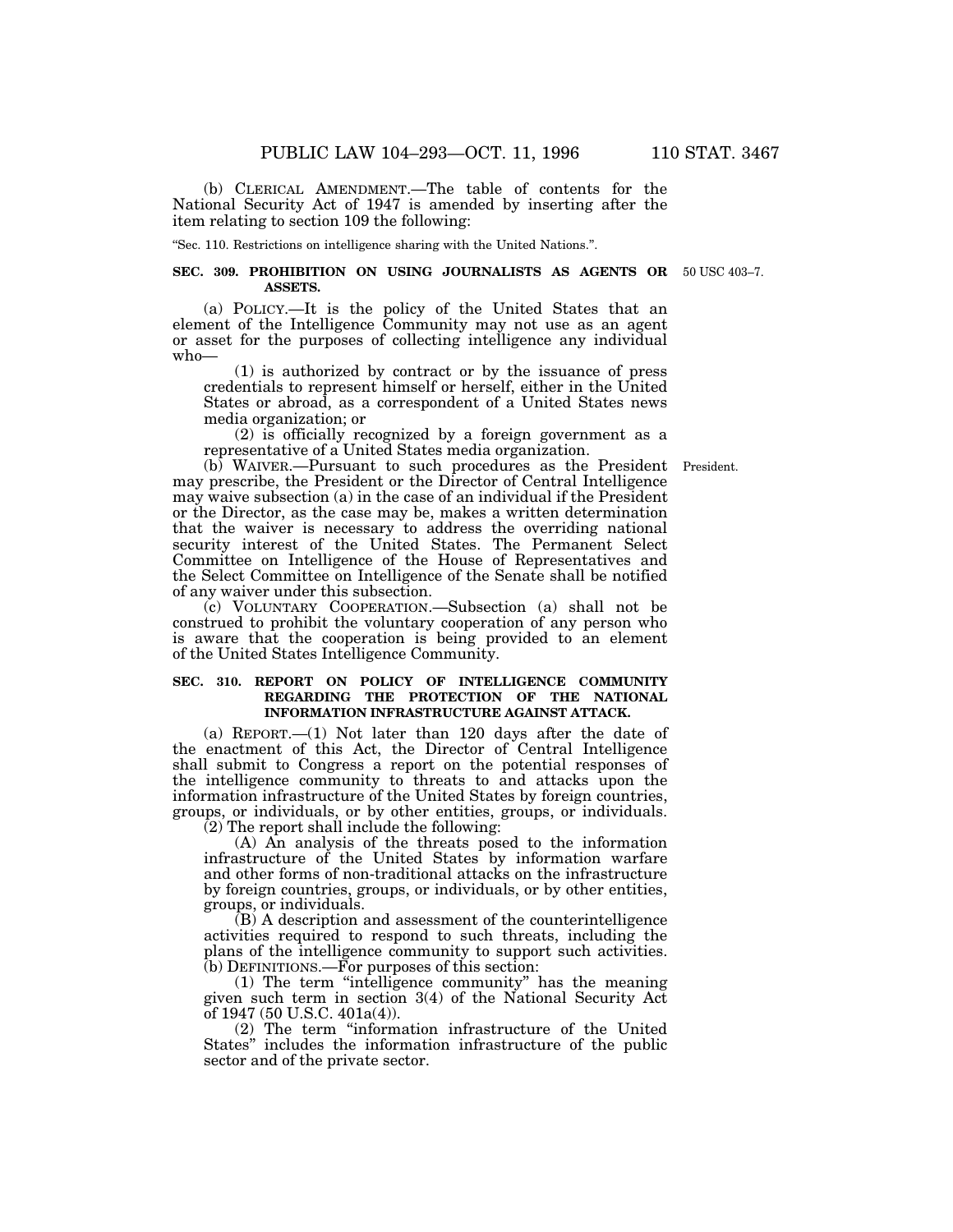# **TITLE IV—CENTRAL INTELLIGENCE AGENCY**

## **SEC. 401. ELIMINATION OF DOUBLE SURCHARGE ON CENTRAL INTELLIGENCE AGENCY RELATING TO EMPLOYEES WHO RETIRE OR RESIGN IN FISCAL YEARS 1998 OR 1999 AND WHO RECEIVE VOLUNTARY SEPARATION INCENTIVE PAYMENTS.**

Section 2(i) of the Central Intelligence Agency Voluntary Separation Pay Act (50 U.S.C. 403–4 note) is amended by adding at the end the following: ''The remittance required by this subsection shall be in lieu of any remittance required by section 4(a) of the Federal Workforce Restructuring Act of 1994 (5 U.S.C. 8331 note).''.

Regulations. 50 USC 403–4 note.

## **SEC. 402. POST-EMPLOYMENT RESTRICTIONS.**

(a) IN GENERAL.—Not later than 90 days after the date of enactment of this Act, the Director of Central Intelligence shall prescribe regulations requiring each employee of the Central Intelligence Agency designated by the Director for such purpose to sign a written agreement restricting the activities of the employee upon ceasing employment with the Central Intelligence Agency. The Director may designate a group or class of employees for such purpose.

(b) AGREEMENT ELEMENTS.—The regulations shall provide that an agreement contain provisions specifying that the employee concerned not represent or advise the government, or any political party, of any foreign country during the three-year period beginning on the cessation of the employee's employment with the Central Intelligence Agency unless the Director determines that such representation or advice would be in the best interests of the United States.

(c) DISCIPLINARY ACTIONS.—The regulations shall specify appropriate disciplinary actions (including loss of retirement benefits) to be taken against any employee determined by the Director of Central Intelligence to have violated the agreement of the employee under this section.

# **TITLE V—DEPARTMENT OF DEFENSE INTELLIGENCE ACTIVITIES**

## **SEC. 501. EXECUTIVE BRANCH OVERSIGHT OF BUDGETS OF ELEMENTS OF THE INTELLIGENCE COMMUNITY.**

(a) REPORT.—Not later than 90 days after the date of the enactment of this Act, the President shall submit to the appropriate congressional committees a report setting forth the actions that have been taken to ensure adequate oversight by the executive branch of the budget of the National Reconnaissance Office and the budgets of other elements of the intelligence community within the Department of Defense.

(b) REPORT ELEMENTS.—The report required by subsection  $(a)$  shall-

(1) describe the extent to which the elements of the intelligence community carrying out programs and activities in the National Foreign Intelligence Program are subject to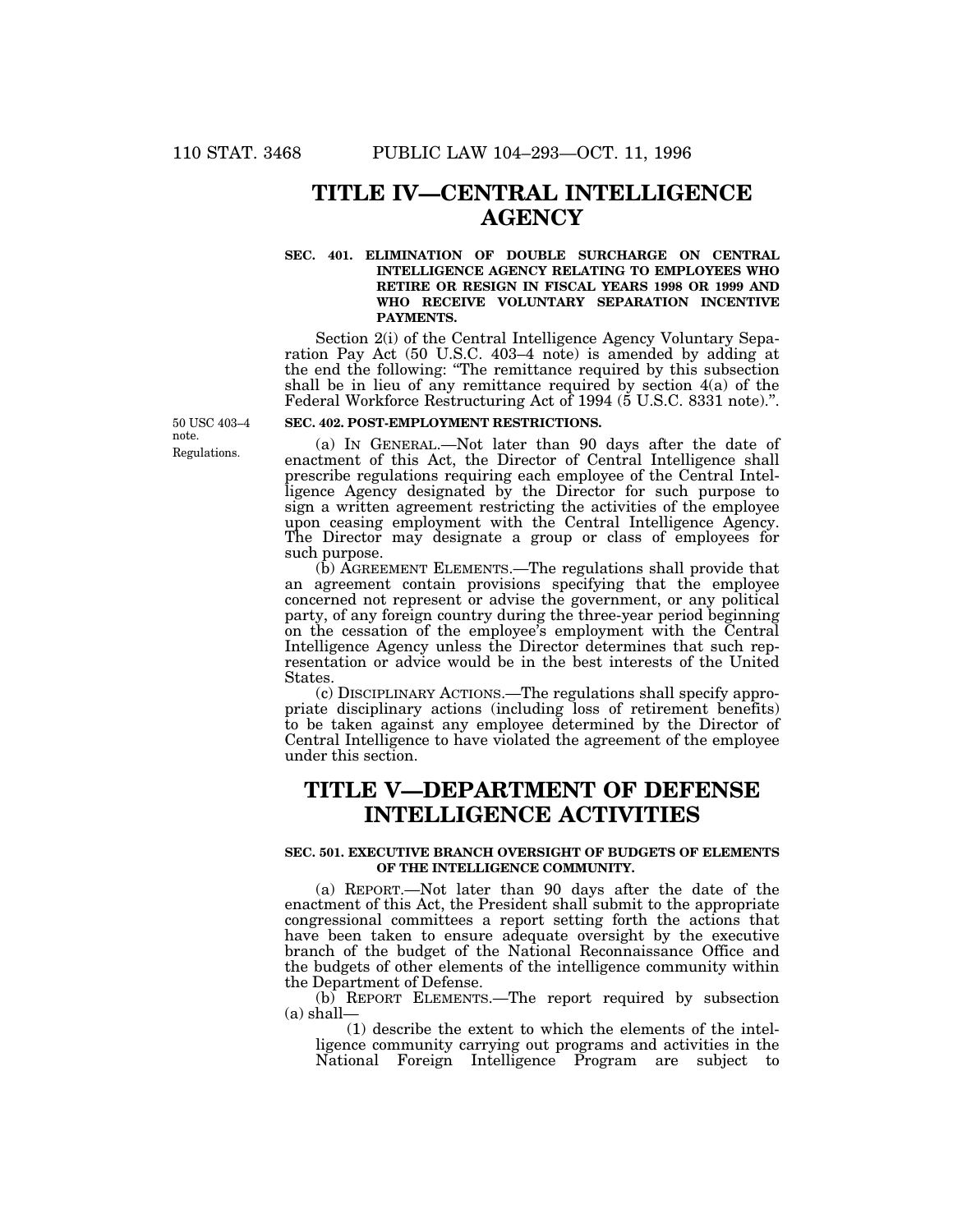requirements imposed on other elements and components of the Department of Defense under the Chief Financial Officers Act of 1990 (Public Law 101–576), and the amendments made by that Act, and the Federal Financial Management Act of 1994 (title IV of Public Law 103–356), and the amendments made by that Act;

(2) describe the extent to which such elements submit to the Office of Management and Budget budget justification materials and execution reports similar to the budget justification materials and execution reports submitted to the Office of Management and Budget by the non-intelligence components of the Department of Defense;

(3) describe the extent to which the National Reconnaissance Office submits to the Office of Management and Budget, the Community Management Staff, and the Office of the Secretary of Defense—

(A) complete information on the cost, schedule, performance, and requirements for any new major acquisition before initiating the acquisition;

(B) yearly reports (including baseline cost and schedule information) on major acquisitions;

(C) planned and actual expenditures in connection with major acquisitions; and

(D) variances from any cost baselines for major acquisitions (including explanations of such variances); and

(4) assess the extent to which the National Reconnaissance Office has submitted to Office of Management and Budget, the Community Management Staff, and the Office of the Secretary of Defense on a monthly basis a detailed budget execution report similar to the budget execution report prepared for Department of Defense programs.

(c) DEFINITIONS.—For purposes of this section:

(1) The term ''appropriate congressional committees'' means the following:

(A) The Select Committee on Intelligence and the Committee on Armed Services of the Senate.

(B) The Permanent Select Committee on Intelligence and the Committee on National Security of the House of Representatives.

(2) The term ''National Foreign Intelligence Program'' has the meaning given such term in section  $\tilde{3}(6)$  of the National Security Act of 1947 (50 U.S.C. 401a(6)).

# **TITLE VI—FEDERAL BUREAU OF INVESTIGATION**

## **SEC. 601. ACCESS TO TELEPHONE RECORDS.**

(a) ACCESS FOR COUNTERINTELLIGENCE PURPOSES.—Section 2709(b)(1) of title 18, United States Code, is amended by inserting ''local and long distance'' before ''toll billing records''.

(b) CONFORMING AMENDMENT.—Section  $2703(c)(1)(C)$  of such title is amended by inserting ''local and long distance'' after ''address,''.

(c) CIVIL REMEDY.—Section 2707 of such title is amended—

 $(1)$  in subsection  $(a)$ , by striking out "customer" and inserting in lieu thereof ''other person'';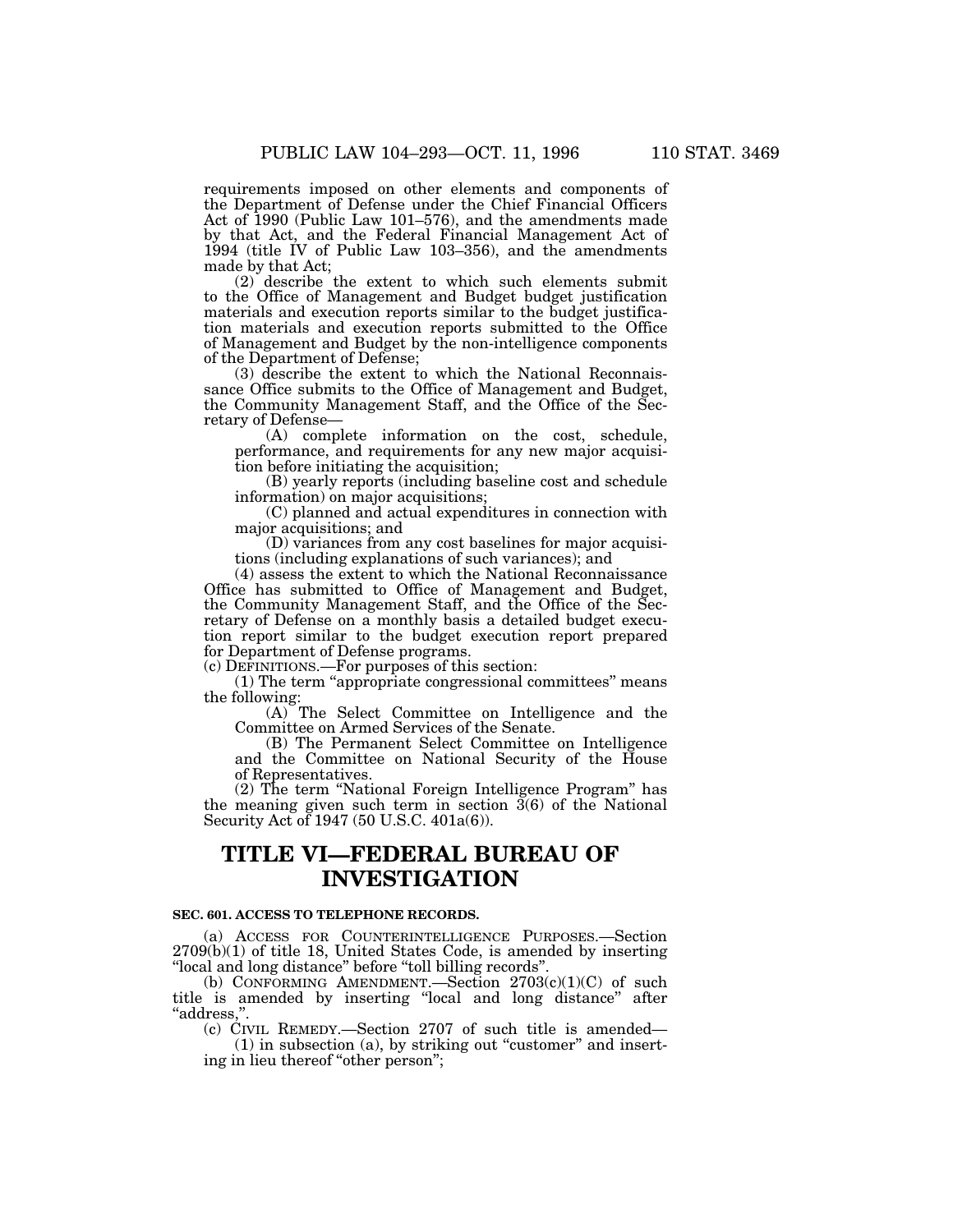(2) in subsection (c), by adding at the end the following: ''If the violation is willful or intentional, the court may assess punitive damages. In the case of a successful action to enforce liability under this section, the court may assess the costs of the action, together with reasonable attorney fees determined by the court.'';

(3) by redesignating subsections (d) and (e) as subsections (e) and (f), respectively; and

(4) by inserting after subsection (c) the following new subsection (d):

''(d) DISCIPLINARY ACTIONS FOR VIOLATIONS.—If a court determines that any agency or department of the United States has violated this chapter and the court finds that the circumstances surrounding the violation raise the question whether or not an officer or employee of the agency or department acted willfully or intentionally with respect to the violation, the agency or department concerned shall promptly initiate a proceeding to determine whether or not disciplinary action is warranted against the officer or employee.''.

50 USC 2301 note. Combatting Proliferation of Weapons of Mass Destruction Act of 1996.

## 50 USC 2351 note.

# **TITLE VII—COMBATTING PROLIFERATION**

# **SEC. 701. SHORT TITLE.**

This title may be cited as the "Combatting Proliferation of Weapons of Mass Destruction Act of 1996''.

# **Subtitle A—Assessment of Organization and Structure of Government for Combatting Proliferation**

## **SEC. 711. ESTABLISHMENT OF COMMISSION.**

(a) ESTABLISHMENT.—There is established a commission to be known as the Commission to Assess the Organization of the Federal Government to Combat the Proliferation of Weapons of Mass Destruction (in this subtitle referred to as the ''Commission'').

(b) MEMBERSHIP.—The Commission shall be composed of eight members of whom—

(1) four shall be appointed by the President;

(2) one shall be appointed by the Majority Leader of the Senate;

(3) one shall be appointed by the Minority Leader of the Senate;

(4) one shall be appointed by the Speaker of the House of Representatives; and

(5) one shall be appointed by the Minority Leader of the House of Representatives.

(c) QUALIFICATIONS OF MEMBERS.—(1) To the maximum extent practicable, the individuals appointed as members of the Commission shall be individuals who are nationally recognized for expertise regarding—

(A) the nonproliferation of weapons of mass destruction;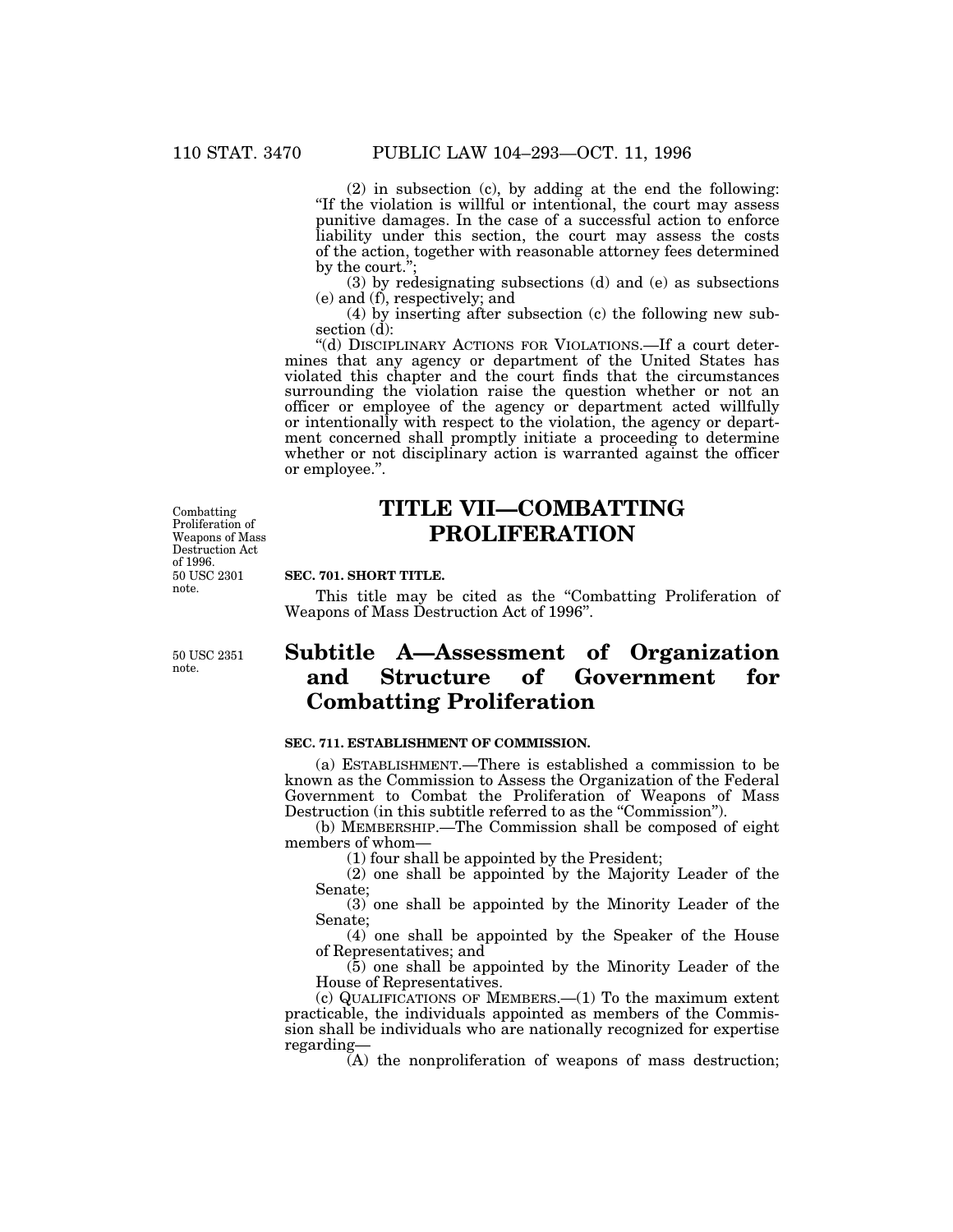(B) the efficient and effective implementation of United States nonproliferation policy; or

(C) the implementation, funding, or oversight of the national security policies of the United States.

(2) An official who appoints members of the Commission may not appoint an individual as a member if, in the judgment of the official, the individual possesses any personal or financial interest in the discharge of any of the duties of the Commission.

(d) PERIOD OF APPOINTMENT; VACANCIES.—Members shall be appointed for the life of the Commission. Any vacancy in the Commission shall not affect its powers, but shall be filled in the same manner as the original appointment.

(e) INITIAL MEETING.—Not later than 30 days after the date on which all members of the Commission have been appointed, the Commission shall hold its first meeting.

(f) QUORUM.—A majority of the members of the Commission shall constitute a quorum, but a lesser number of members may hold hearings.

(g) CHAIRMAN AND VICE CHAIRMAN.—The Commission shall select a Chairman and Vice Chairman from among its members.

(h) MEETINGS.—The Commission shall meet at the call of the Chairman.

## **SEC. 712. DUTIES OF COMMISSION.**

 $(a)$  STUDY. $-$ 

(1) IN GENERAL.—The Commission shall carry out a thorough study of the organization of the Federal Government, including the elements of the intelligence community, with respect to combatting the proliferation of weapons of mass destruction.

(2) SPECIFIC REQUIREMENTS.—In carrying out the study, the Commission shall—

(A) assess the current structure and organization of the departments and agencies of the Federal Government having responsibilities for combatting the proliferation of weapons of mass destruction; and

(B) assess the effectiveness of United States cooperation with foreign governments with respect to nonproliferation activities, including cooperation—

(i) between elements of the intelligence community and elements of the intelligence-gathering services of foreign governments;

(ii) between other departments and agencies of the Federal Government and the counterparts to such departments and agencies in foreign governments; and

(iii) between the Federal Government and international organizations.

(3) ASSESSMENTS.—In making the assessments under paragraph (2), the Commission should address—

(A) the organization of the export control activities (including licensing and enforcement activities) of the Federal Government relating to the proliferation of weapons of mass destruction;

(B) arrangements for coordinating the funding of United States nonproliferation activities;

(C) existing arrangements governing the flow of information among departments and agencies of the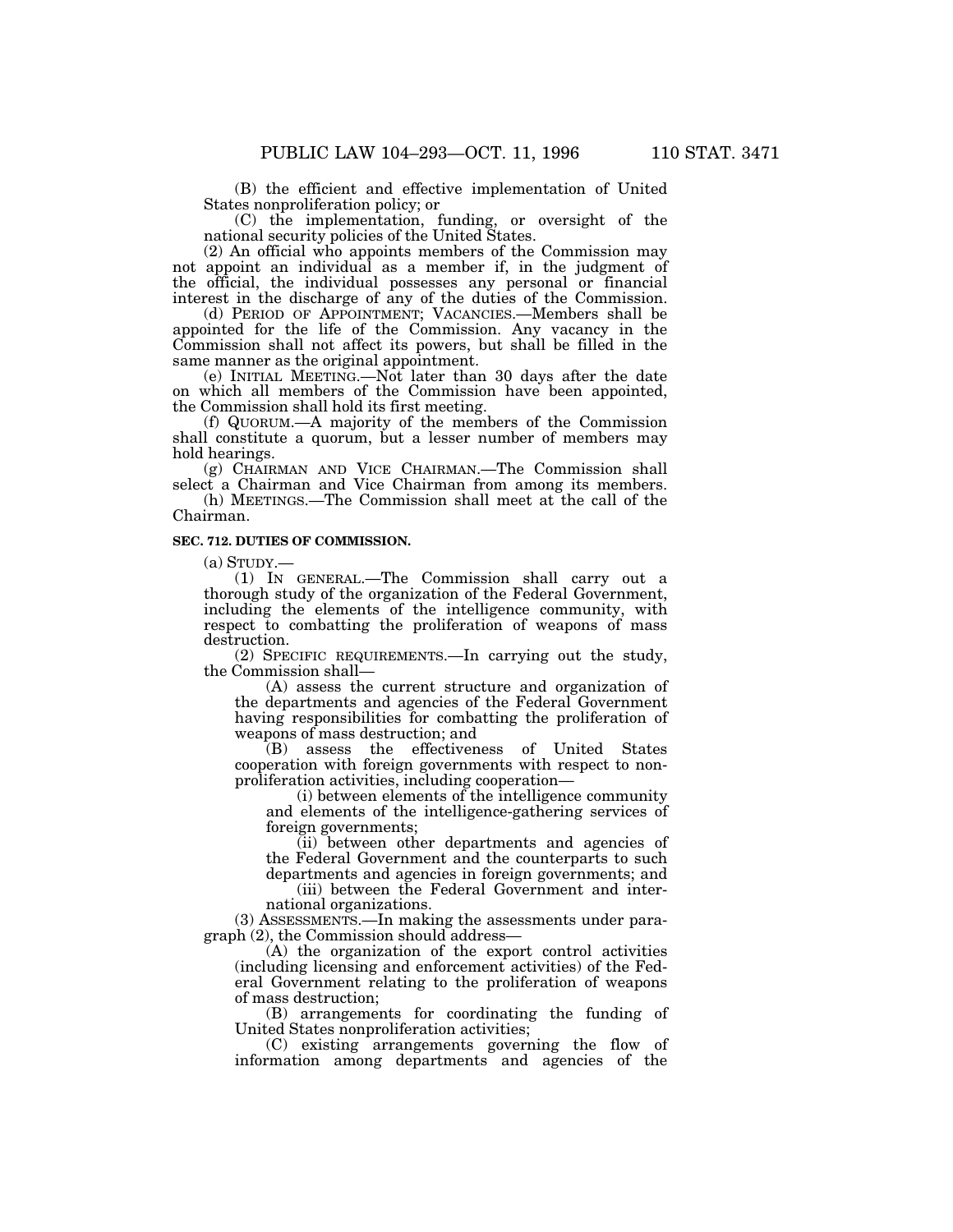Federal Government responsible for nonproliferation activities;

(D) the effectiveness of the organization and function of interagency groups in ensuring implementation of United States treaty obligations, laws, and policies with respect to nonproliferation;

(E) the administration of sanctions for purposes of nonproliferation, including the measures taken by departments and agencies of the Federal Government to implement, assess, and enhance the effectiveness of such sanctions;

(F) the organization, management, and oversight of United States counterproliferation activities;

(G) the recruitment, training, morale, expertise, retention, and advancement of Federal Government personnel responsible for the nonproliferation functions of the Federal Government, including any problems in such activities;

(H) the role in United States nonproliferation activities of the National Security Council, the Office of Management and Budget, the Office of Science and Technology Policy, and other offices in the Executive Office of the President having responsibilities for such activities;

(I) the organization of the activities of the Federal Government to verify government-to-government assurances and commitments with respect to nonproliferation, including assurances regarding the future use of commodities exported from the United States; and

(J) the costs and benefits to the United States of increased centralization and of decreased centralization in the administration of the nonproliferation activities of the Federal Government.

(b) RECOMMENDATIONS.—In conducting the study, the Commission shall develop recommendations on means of improving the effectiveness of the organization of the departments and agencies of the Federal Government in meeting the national security interests of the United States with respect to the proliferation of weapons of mass destruction. Such recommendations shall include specific recommendations to eliminate duplications of effort, and other inefficiencies, in and among such departments and agencies.

(c) REPORT.—(1) Not later than 18 months after the date of the enactment of this Act, the Commission shall submit to Congress a report containing a detailed statement of the findings and conclusions of the Commission, together with its recommendations for such legislation and administrative actions as it considers appropriate.

(2) The report shall be submitted in unclassified form, but may include a classified annex.

### **SEC. 713. POWERS OF COMMISSION.**

(a) HEARINGS.—The Commission may hold such hearings, sit and act at such times and places, take such testimony, and receive such evidence as the Commission considers advisable to carry out the purposes of this subtitle.

(b) INFORMATION FROM FEDERAL AGENCIES.—

(1) IN GENERAL.—The Commission may secure directly from any Federal department or agency such information as the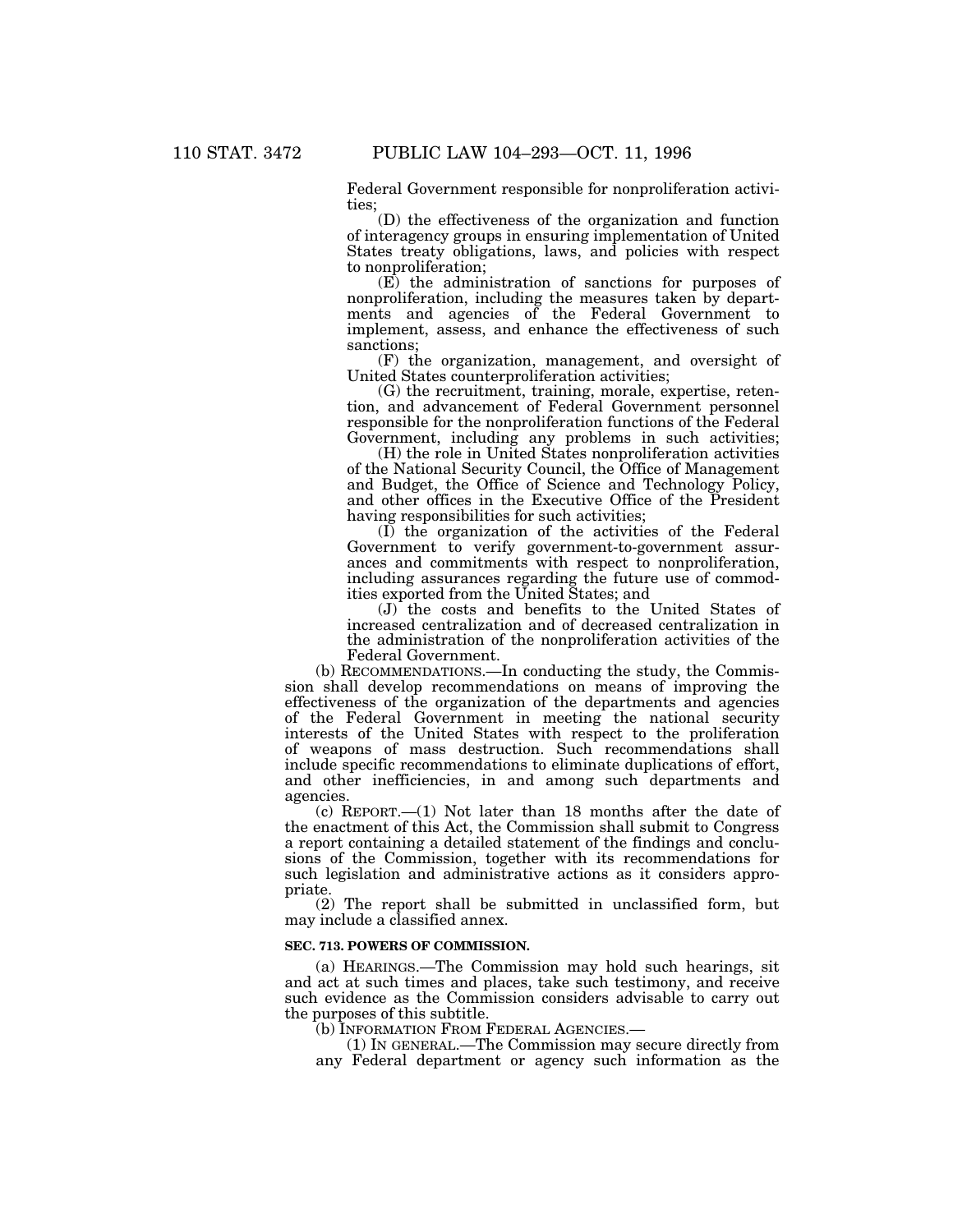Commission considers necessary to carry out the provisions of this subtitle. Upon request of the Chairman of the Commission, the head of such department or agency shall furnish such information to the Commission.

(2) CLASSIFIED INFORMATION.—A department or agency may furnish the Commission classified information under this subsection. The Commission shall take appropriate actions to safeguard classified information furnished to the Commission under this paragraph.

(c) POSTAL SERVICES.—The Commission may use the United States mails in the same manner and under the same conditions as other departments and agencies of the Federal Government.

(d) GIFTS.—The Commission may accept, use, and dispose of gifts or donations of services or property.

## **SEC. 714. COMMISSION PERSONNEL MATTERS.**

(a) COMPENSATION OF MEMBERS.—Each member of the Commission who is not an officer or employee of the Federal Government shall be compensated at a rate equal to the daily equivalent of the annual rate of basic pay prescribed for level IV of the Executive Schedule under section 5315 of title 5, United States Code, for each day (including travel time) during which such member is engaged in the performance of the duties of the Commission. All members of the Commission who are officers or employees of the United States shall serve without compensation in addition to that received for their services as officers or employees of the United States.

(b) TRAVEL EXPENSES.—The members of the Commission shall be allowed travel expenses, including per diem in lieu of subsistence, at rates authorized for employees of agencies under subchapter I of chapter 57 of title 5, United States Code, while away from their homes or regular places of business in the performance of services for the Commission.

 $(c)$  STAFF.

(1) IN GENERAL.—The Chairman of the Commission may, without regard to the civil service laws and regulations, appoint and terminate an executive director and such other additional personnel as may be necessary to enable the Commission to perform its duties. The employment of an executive director shall be subject to confirmation by the Commission.

(2) COMPENSATION.—The Chairman of the Commission may fix the compensation of the executive director and other personnel without regard to the provisions of chapter 51 and subchapter III of chapter 53 of title 5, United States Code, relating to classification of positions and General Schedule pay rates, except that the rate of pay for the executive director and other personnel may not exceed the rate payable for level V of the Executive Schedule under section 5316 of such title.

(d) DETAIL OF GOVERNMENT EMPLOYEES.—Any Federal Government employee may be detailed to the Commission without reimbursement, and such detail shall be without interruption or loss of civil service status or privilege.

(e) PROCUREMENT OF TEMPORARY AND INTERMITTENT SERVICES.—The Chairman of the Commission may procure temporary and intermittent services under section 3109(b) of title 5, United States Code, at rates for individuals which do not exceed the daily equivalent of the annual rate of basic pay prescribed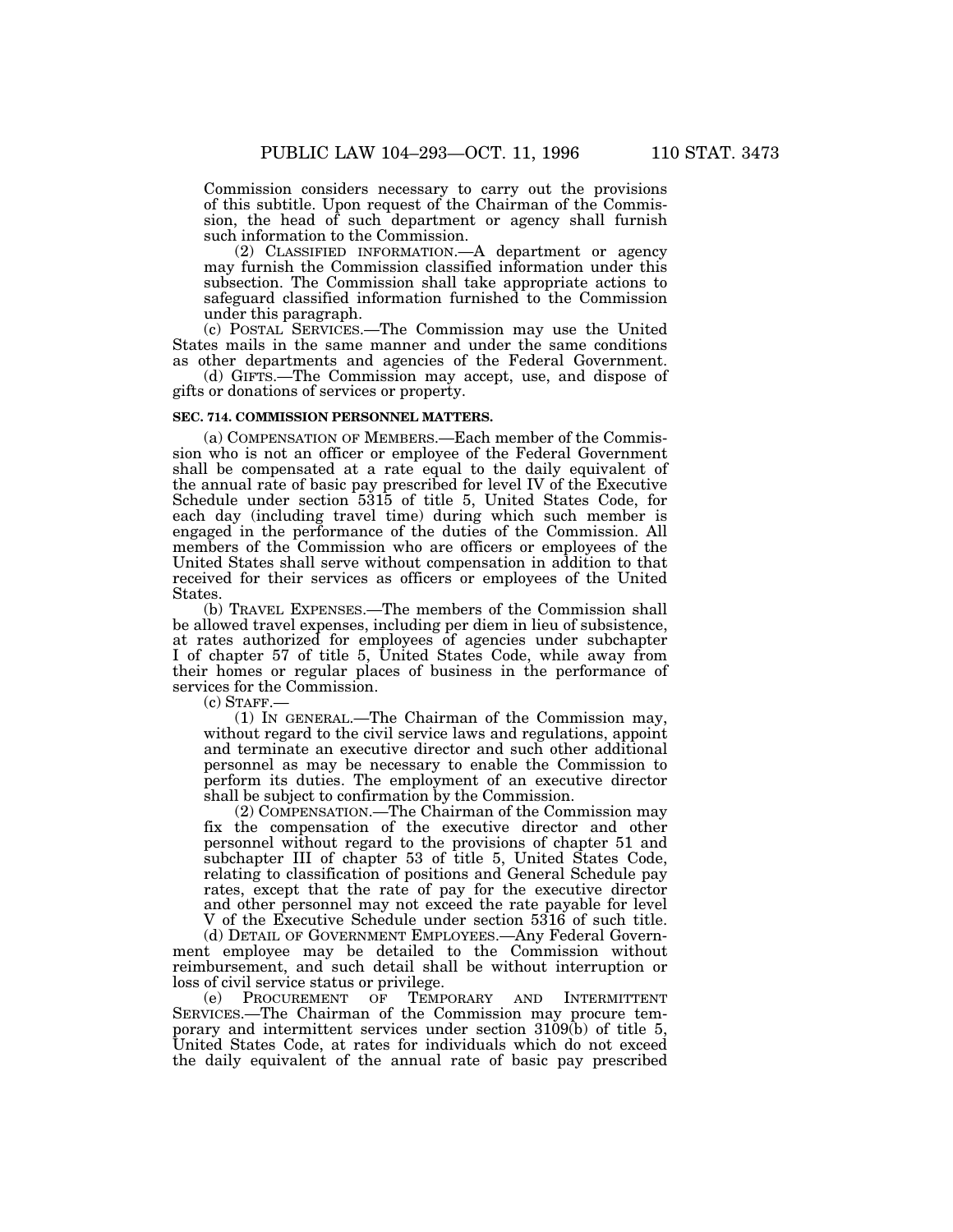for level V of the Executive Schedule under section 5316 of such title.

## **SEC. 715. TERMINATION OF COMMISSION.**

The Commission shall terminate 60 days after the date on which the Commission submits its report under section 712(c). **SEC. 716. DEFINITION.**

For purposes of this subtitle, the term "intelligence community" shall have the meaning given such term in section 3(4) of the National Security Act of 1947 (50 U.S.C. 401a(4)).

## **SEC. 717. PAYMENT OF COMMISSION EXPENSES.**

The compensation, travel expenses, per diem allowances of members and employees of the Commission, and other expenses of the Commission shall be paid out of funds available to the Director of Central Intelligence for the payment of compensation, travel allowances, and per diem allowances, respectively, of employees of the Central Intelligence Agency.

# **Subtitle B—Other Matters**

50 USC 2366.

## **SEC. 721. REPORTS ON ACQUISITION OF TECHNOLOGY RELATING TO WEAPONS OF MASS DESTRUCTION AND ADVANCED CONVENTIONAL MUNITIONS.**

(a) REPORTS.—Not later than 6 months after the date of the enactment of this Act, and every 6 months thereafter, the Director of Central Intelligence shall submit to Congress a report on—

(1) the acquisition by foreign countries during the preceding 6 months of dual-use and other technology useful for the development or production of weapons of mass destruction (including nuclear weapons, chemical weapons, and biological weapons) and advanced conventional munitions; and

(2) trends in the acquisition of such technology by such countries.

(b) FORM OF REPORTS.—The reports submitted under subsection (a) shall be submitted in unclassified form, but may include a classified annex.

Intelligence Renewal and Reform Act of 1996.

# **TITLE VIII—RENEWAL AND REFORM OF INTELLIGENCE ACTIVITIES**

50 USC 401 note.

# **SEC. 801. SHORT TITLE.**

This title may be cited as the ''Intelligence Renewal and Reform Act of 1996''.

## **SEC. 802. COMMITTEE ON FOREIGN INTELLIGENCE.**

Section 101 of the National Security Act of 1947 (50 U.S.C. 402) is amended—

(1) by redesignating subsection (h) as subsection (j); and (2) by inserting after subsection (g) the following new subsection (h):

Establishment.

 $(h)(1)$  There is established within the National Security Council a committee to be known as the Committee on Foreign Intelligence (in this subsection referred to as the 'Committee'). " $(2)$  The Committee shall be composed of the following: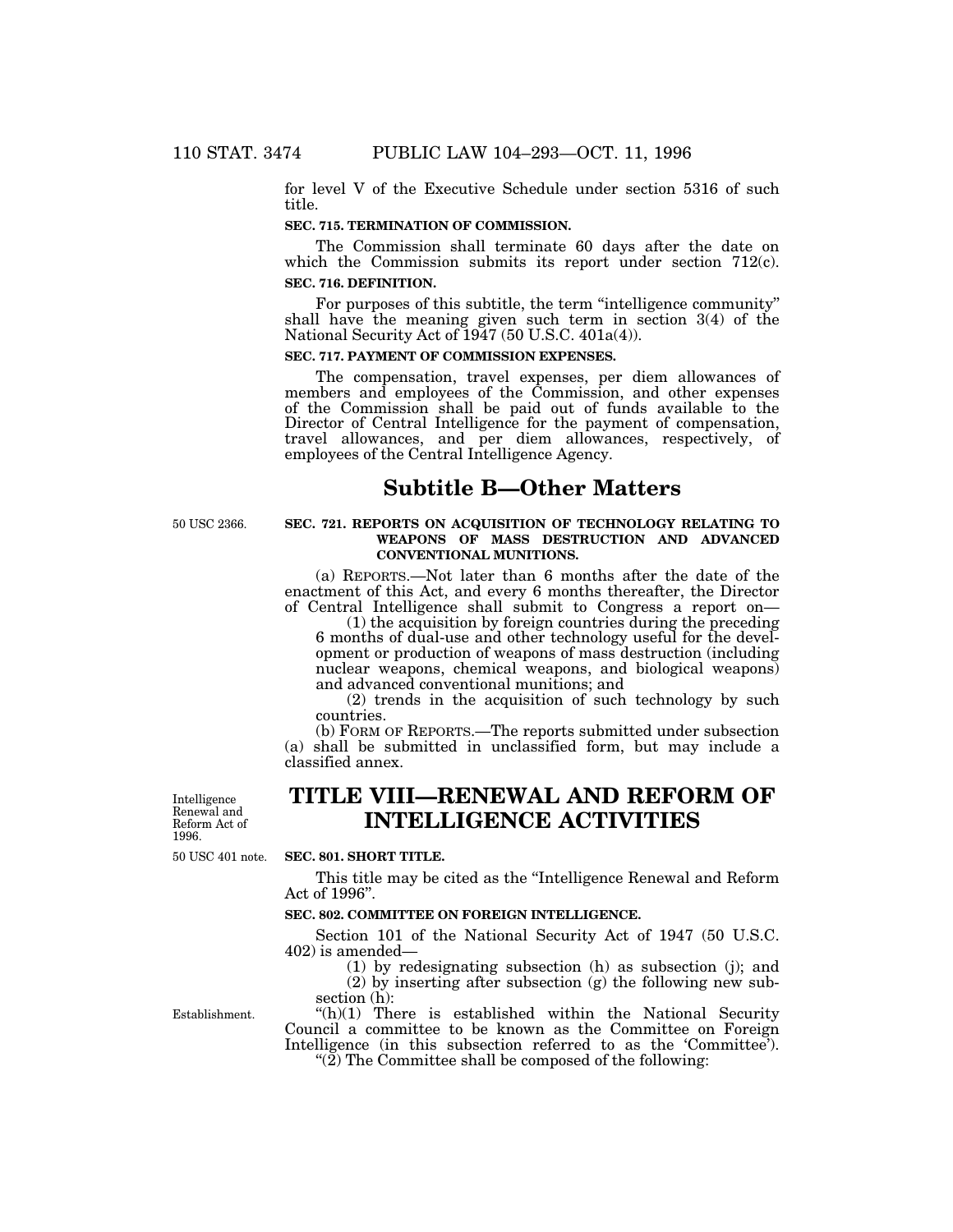''(A) The Director of Central Intelligence.

"(B) The Secretary of State.

"(C) The Secretary of Defense.

''(D) The Assistant to the President for National Security Affairs, who shall serve as the chairperson of the Committee.

 $E(E)$  Such other members as the President may designate. ''(3) The function of the Committee shall be to assist the Council in its activities by—

''(A) identifying the intelligence required to address the national security interests of the United States as specified by the President;

''(B) establishing priorities (including funding priorities) among the programs, projects, and activities that address such interests and requirements; and

''(C) establishing policies relating to the conduct of intelligence activities of the United States, including appropriate roles and missions for the elements of the intelligence community and appropriate targets of intelligence collection activities. ''(4) In carrying out its function, the Committee shall—

''(A) conduct an annual review of the national security interests of the United States;

''(B) identify on an annual basis, and at such other times as the Council may require, the intelligence required to meet such interests and establish an order of priority for the collection and analysis of such intelligence; and

''(C) conduct an annual review of the elements of the intelligence community in order to determine the success of such elements in collecting, analyzing, and disseminating the intelligence identified under subparagraph (B).

''(5) The Committee shall submit each year to the Council and to the Director of Central Intelligence a comprehensive report on its activities during the preceding year, including its activities under paragraphs  $(3)$  and  $(4)$ .

## **SEC. 803. ANNUAL REPORTS ON INTELLIGENCE.**

(a) IN GENERAL.—Section 109 of the National Security Act of 1947 (50 U.S.C. 404d) is amended by striking out subsections (a) and (b) and inserting in lieu thereof the following new subsections:

"SEC. 109. (a) IN GENERAL.—(1) Not later than January 31 President. each year, the President shall submit to the appropriate congressional committees a report on the requirements of the United States for intelligence and the activities of the intelligence community.

"(2) The purpose of the report is to facilitate an assessment of the activities of the intelligence community during the preceding fiscal year and to assist in the development of a mission and a budget for the intelligence community for the fiscal year beginning in the year in which the report is submitted.

 $(3)$  The report shall be submitted in unclassified form, but may include a classified annex.

''(b) MATTERS COVERED.—(1) Each report under subsection  $(a)$  shall-

"(A) specify the intelligence required to meet the national security interests of the United States, and set forth an order of priority for the collection and analysis of intelligence required to meet such interests, for the fiscal year beginning in the year in which the report is submitted; and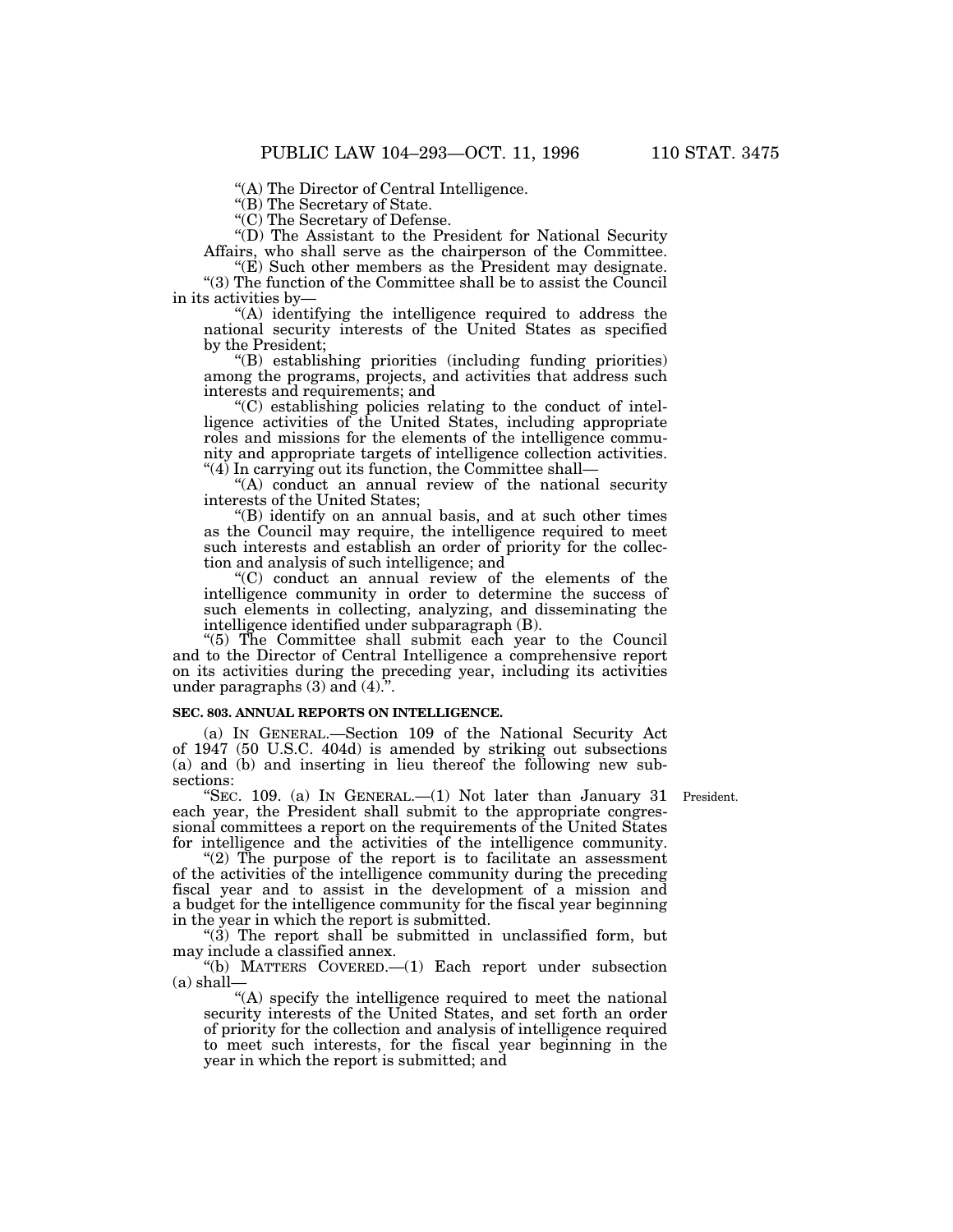''(B) evaluate the performance of the intelligence community in collecting and analyzing intelligence required to meet such interests during the fiscal year ending in the year preceding the year in which the report is submitted, including a description of the significant successes and significant failures of the intelligence community in such collection and analysis during that fiscal year.

"(2) The report shall specify matters under paragraph  $(1)(A)$ in sufficient detail to assist Congress in making decisions with respect to the allocation of resources for the matters specified.

 $\mathcal{C}(c)$  DEFINITION.—In this section, the term 'appropriate congressional committees' means the following:

''(1) The Select Committee on Intelligence, the Committee on Appropriations, and the Committee on Armed Services of the Senate.

''(2) The Permanent Select Committee on Intelligence, the Committee on Appropriations, and the Committee on National Security of the House of Representatives.".

(b) CONFORMING AMENDMENTS.—(1) The section heading of such section is amended to read as follows:

## "ANNUAL REPORT ON INTELLIGENCE".

(2) The table of contents for the Act is amended by striking out the item relating to section 109 and inserting in lieu thereof the following new item:

''Sec. 109. Annual report on intelligence.''.

#### **SEC. 804. TRANSNATIONAL THREATS.**

Section 101 of the National Security Act of 1947 (50 U.S.C. 402) is amended by inserting after subsection (h), as amended by section 802 of this Act, the following new subsection:

 $(ii)(1)$  There is established within the National Security Council a committee to be known as the Committee on Transnational Threats (in this subsection referred to as the 'Committee').

''(2) The Committee shall include the following members:

''(A) The Director of Central Intelligence.

"(B) The Secretary of State.

''(C) The Secretary of Defense.

''(D) The Attorney General.

"(E) The Assistant to the President for National Security Affairs, who shall serve as the chairperson of the Committee.

" $(F)$  Such other members as the President may designate.

''(3) The function of the Committee shall be to coordinate and direct the activities of the United States Government relating to combatting transnational threats.

''(4) In carrying out its function, the Committee shall—

''(A) identify transnational threats;

''(B) develop strategies to enable the United States Government to respond to transnational threats identified under subparagraph (A);

''(C) monitor implementation of such strategies;

''(D) make recommendations as to appropriate responses to specific transnational threats;

''(E) assist in the resolution of operational and policy differences among Federal departments and agencies in their responses to transnational threats;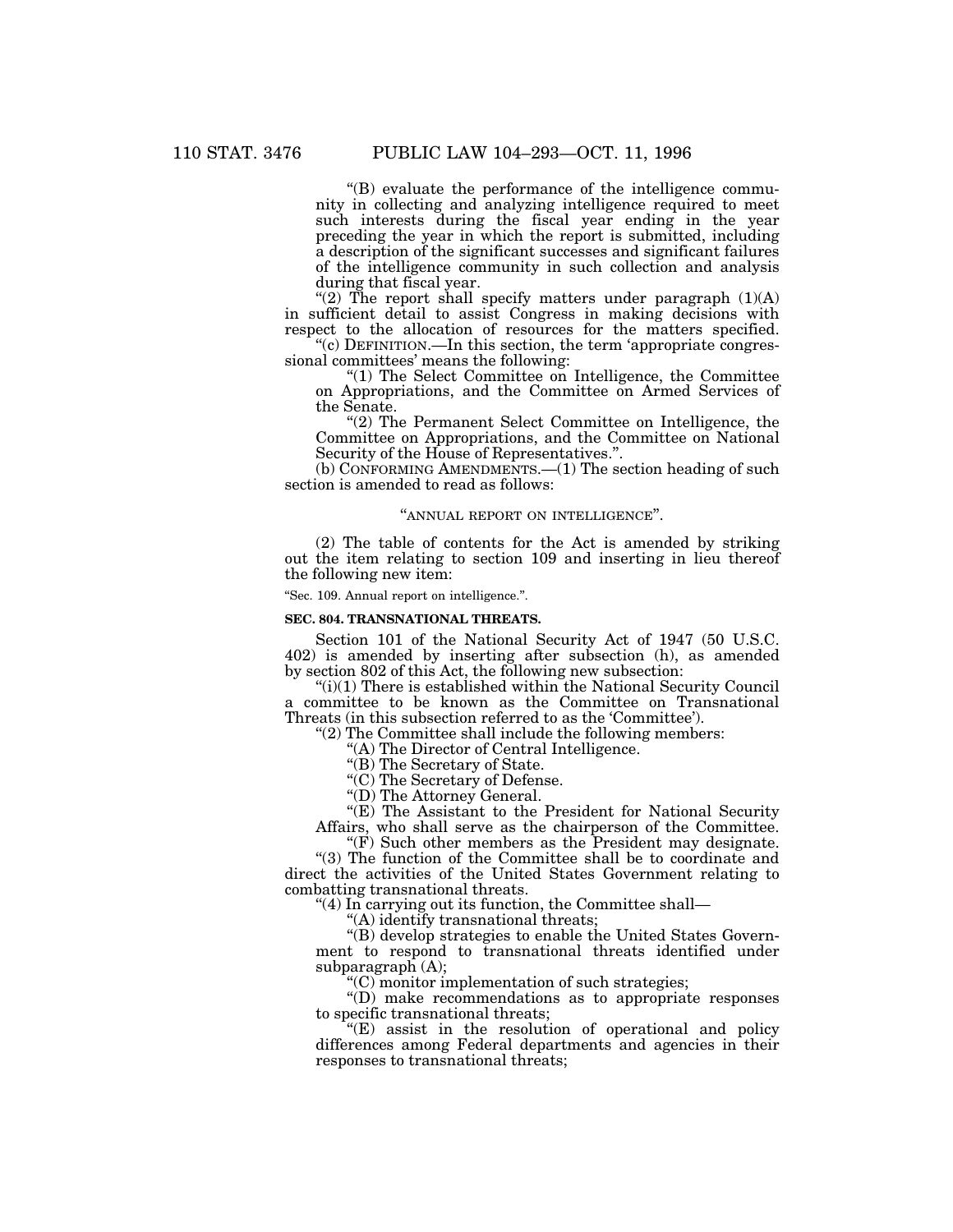''(F) develop policies and procedures to ensure the effective sharing of information about transnational threats among Federal departments and agencies, including law enforcement agencies and the elements of the intelligence community; and

''(G) develop guidelines to enhance and improve the coordination of activities of Federal law enforcement agencies and elements of the intelligence community outside the United States with respect to transnational threats.

"(5) For purposes of this subsection, the term 'transnational threat' means the following:

''(A) Any transnational activity (including international terrorism, narcotics trafficking, the proliferation of weapons of mass destruction and the delivery systems for such weapons, and organized crime) that threatens the national security of the United States.

''(B) Any individual or group that engages in an activity referred to in subparagraph  $(\overline{A})$ .".

## **SEC. 805. OVERALL MANAGEMENT OF CENTRAL INTELLIGENCE.**

(a) OFFICE OF THE DIRECTOR OF CENTRAL INTELLIGENCE.— Title I of the National Security Act of 1947 (50 U.S.C. 402 et seq.) is amended by striking out section 102 and inserting in lieu 50 USC 403.thereof the following new section 102:

### ''OFFICE OF THE DIRECTOR OF CENTRAL INTELLIGENCE

"SEC. 102. (a) DIRECTOR OF CENTRAL INTELLIGENCE.—There is a Director of Central Intelligence who shall be appointed by the President, by and with the advice and consent of the Senate. The Director shall—

" $(1)$  serve as head of the United States intelligence community;

"(2) act as the principal adviser to the President for intelligence matters related to the national security; and

''(3) serve as head of the Central Intelligence Agency.

"(b) DEPUTY DIRECTORS OF CENTRAL INTELLIGENCE.— $(1)$  There is a Deputy Director of Central Intelligence who shall be appointed by the President, by and with the advice and consent of the Senate.

"(2) There is a Deputy Director of Central Intelligence for Community Management who shall be appointed by the President, by and with the advice and consent of the Senate.

"(3) Each Deputy Director of Central Intelligence shall have extensive national security expertise.

''(c) MILITARY STATUS OF DIRECTOR AND DEPUTY DIRECTORS.— (1)(A) Not more than one of the individuals serving in the positions specified in subparagraph (B) may be a commissioned officer of the Armed Forces, whether in active or retired status.

 $f(B)$  The positions referred to in subparagraph  $(A)$  are the following:

''(i) The Director of Central Intelligence.

''(ii) The Deputy Director of Central Intelligence.

''(iii) The Deputy Director of Central Intelligence for Community Management.

" $(2)$  It is the sense of Congress that, under ordinary circumstances, it is desirable that one of the individuals serving in the positions specified in paragraph  $(1)(B)$ —

''(A) be a commissioned officer of the Armed Forces, whether in active or retired status; or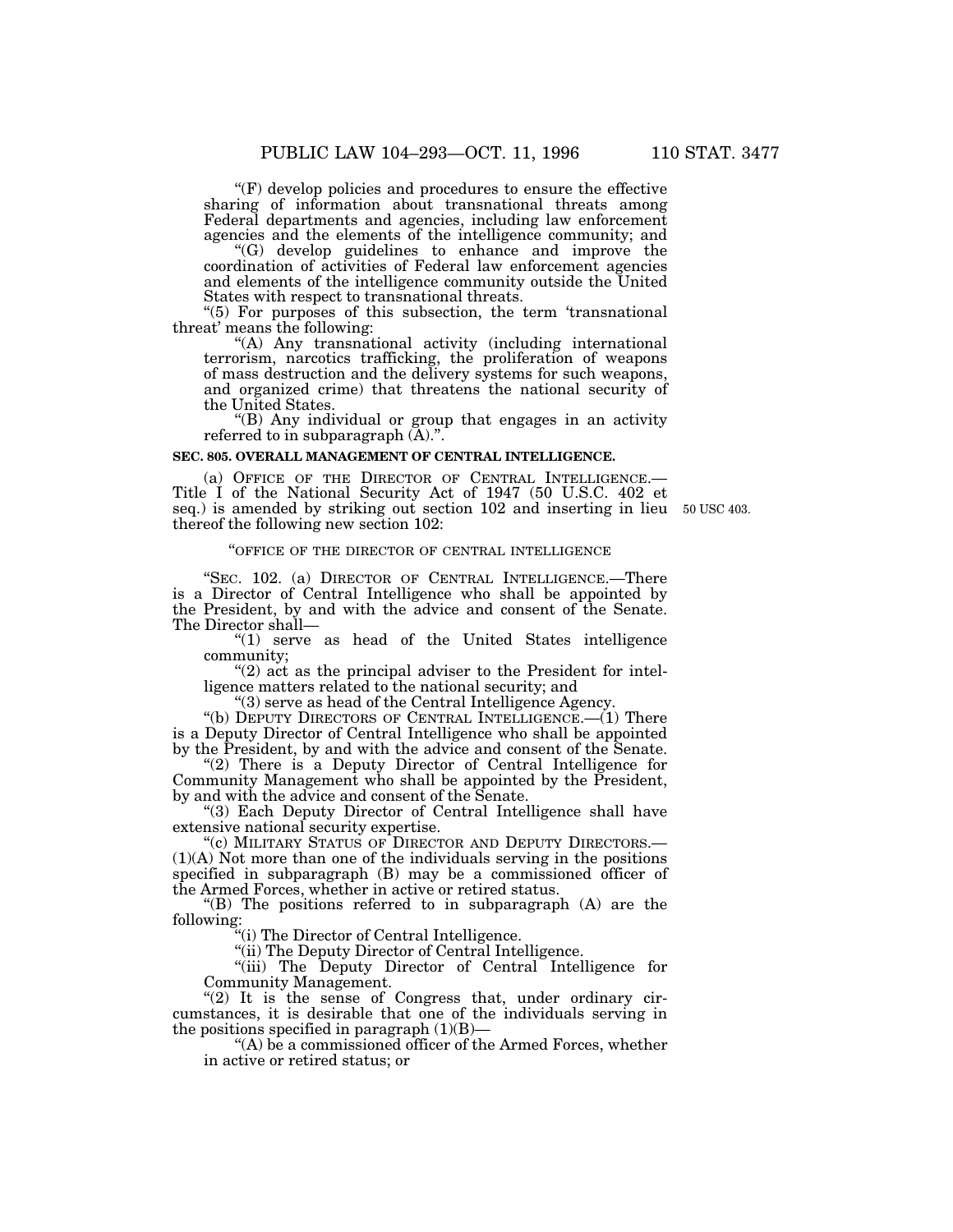''(B) have, by training or experience, an appreciation of military intelligence activities and requirements.

''(3) A commissioned officer of the Armed Forces, while serving in a position specified in paragraph  $(1)(B)$ —

''(A) shall not be subject to supervision or control by the Secretary of Defense or by any officer or employee of the Department of Defense;

"(B) shall not exercise, by reason of the officer's status as a commissioned officer, any supervision or control with respect to any of the military or civilian personnel of the Department of Defense except as otherwise authorized by law; and

 $C$ ) shall not be counted against the numbers and percentages of commissioned officers of the rank and grade of such officer authorized for the military department of that officer.

"(4) Except as provided in subparagraph  $(A)$  or  $(B)$  of paragraph (3), the appointment of an officer of the Armed Forces to a position specified in paragraph (1)(B) shall not affect the status, position, rank, or grade of such officer in the Armed Forces, or any emolument, perquisite, right, privilege, or benefit incident to or arising out of any such status, position, rank, or grade.

 $\mathcal{L}(5)$  A commissioned officer of the Armed Forces on active duty who is appointed to a position specified in paragraph (1)(B), while serving in such position and while remaining on active duty, shall continue to receive military pay and allowances and shall not receive the pay prescribed for such position. Funds from which such pay and allowances are paid shall be reimbursed from funds available to the Director of Central Intelligence.

"(d) DUTIES OF DEPUTY DIRECTORS.— $(1)(A)$  The Deputy Director of Central Intelligence shall assist the Director of Central Intelligence in carrying out the Director's responsibilities under this Act.

''(B) The Deputy Director of Central Intelligence shall act for, and exercise the powers of, the Director of Central Intelligence during the Director's absence or disability or during a vacancy in the position of the Director of Central Intelligence.

" $(2)$  The Deputy Director of Central Intelligence for Community Management shall, subject to the direction of the Director of Central Intelligence, be responsible for the following:

''(A) Directing the operations of the Community Management Staff.

''(B) Through the Assistant Director of Central Intelligence for Collection, ensuring the efficient and effective collection of national intelligence using technical means and human sources.

''(C) Through the Assistant Director of Central Intelligence for Analysis and Production, conducting oversight of the analysis and production of intelligence by elements of the intelligence community.

''(D) Through the Assistant Director of Central Intelligence for Administration, performing community-wide management functions of the intelligence community, including the management of personnel and resources.

"(3)(A) The Deputy Director of Central Intelligence takes precedence in the Office of the Director of Central Intelligence immediately after the Director of Central Intelligence.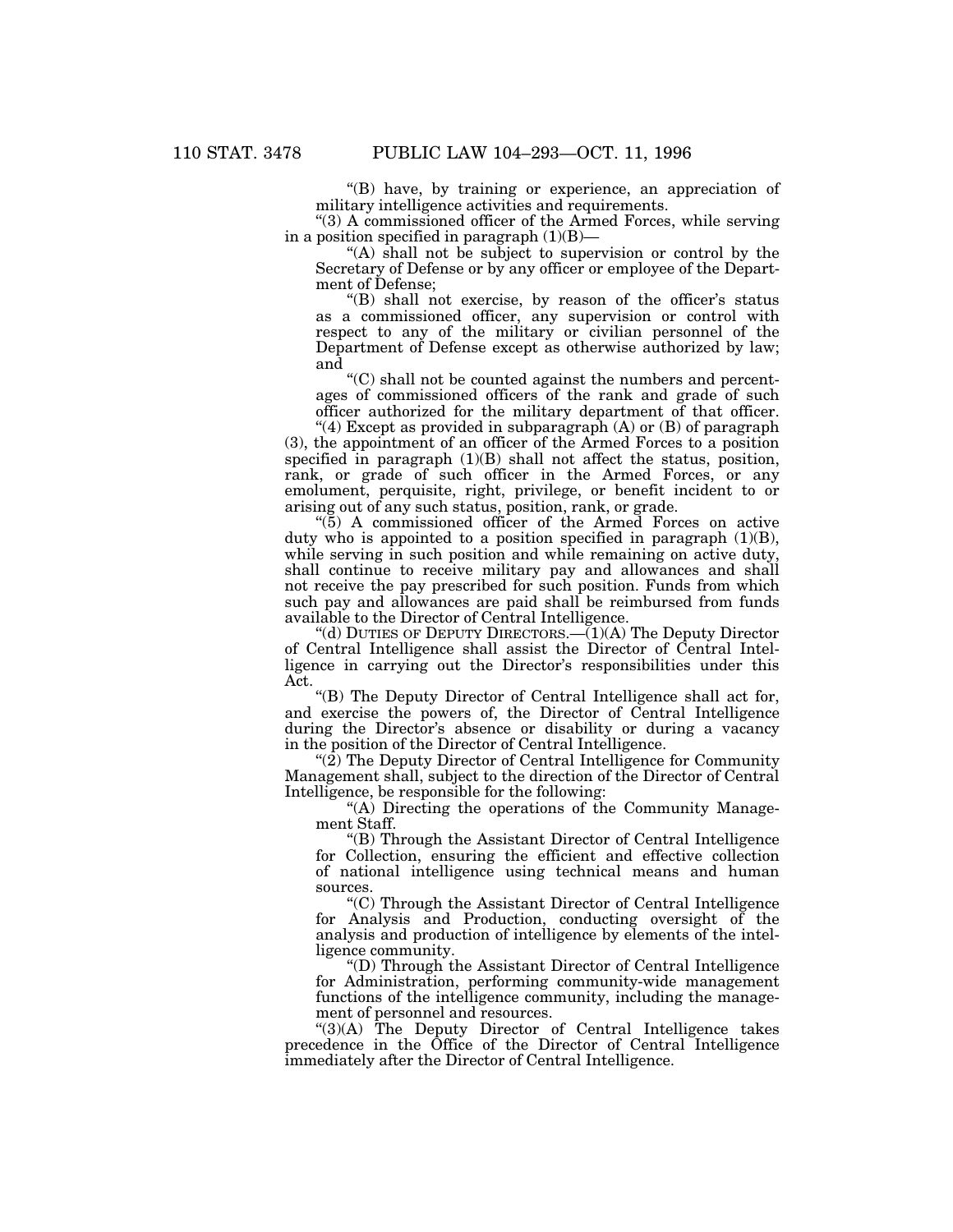''(B) The Deputy Director of Central Intelligence for Community Management takes precedence in the Office of the Director of Central Intelligence immediately after the Deputy Director of Central Intelligence.<br>
"(e) OFFICE OF THE DIRECTOR OF CENTRAL INTELLIGENCE.—

 $(1)$  There is an Office of the Director of Central Intelligence. The function of the Office is to assist the Director of Central Intelligence in carrying out the duties and responsibilities of the Director under this Act and to carry out such other duties as may be prescribed by law.

"(2) The Office of the Director of Central Intelligence is composed of the following:

''(A) The Director of Central Intelligence.

''(B) The Deputy Director of Central Intelligence.

''(C) The Deputy Director of Central Intelligence for Community Management.

''(D) The National Intelligence Council.

''(E) The Assistant Director of Central Intelligence for Collection.

''(F) The Assistant Director of Central Intelligence for Analysis and Production.

 ${}^{\alpha}$ (G) The Assistant Director of Central Intelligence for Administration.

''(H) Such other offices and officials as may be established by law or the Director of Central Intelligence may establish or designate in the Office.

"(3)  $\overline{0}$  assist the Director in fulfilling the responsibilities of the Director as head of the intelligence community, the Director shall employ and utilize in the Office of the Director of Central Intelligence a professional staff having an expertise in matters relating to such responsibilities and may establish permanent positions and appropriate rates of pay with respect to that staff.''.

(b) CENTRAL INTELLIGENCE AGENCY.—Title I of the National Security Act of 1947 (50 U.S.C. 402 et seq.) is amended by inserting after section 102, as amended by subsection (a), the following new section:

## ''CENTRAL INTELLIGENCE AGENCY

"SEC. 102A. There is a Central Intelligence Agency. The 50 USC 403-1. function of the Agency shall be to assist the Director of Central Intelligence in carrying out the responsibilities referred to in paragraphs  $(1)$  through  $(5)$  of section  $103(d)$  of this Act.".

(c) CLERICAL AMENDMENT.—The table of contents for that Act is amended by striking out the item relating to section 102 and inserting in lieu thereof the following new items:

''Sec. 102. Office of the Director of Central Intelligence.

''Sec. 102A. Central Intelligence Agency.''.

## **SEC. 806. NATIONAL INTELLIGENCE COUNCIL.**

Section 103(b) of the National Security Act of 1947 (50 U.S.C.  $403-3(b)$ ) is amended-

(1) in paragraph  $(1)(B)$ , by inserting ", or as contractors of the Council or employees of such contractors,'' after ''on the Council'';

 $(2)$  in paragraph  $(2)$ —

 $(A)$  by striking out "and" at the end of subparagraph (A);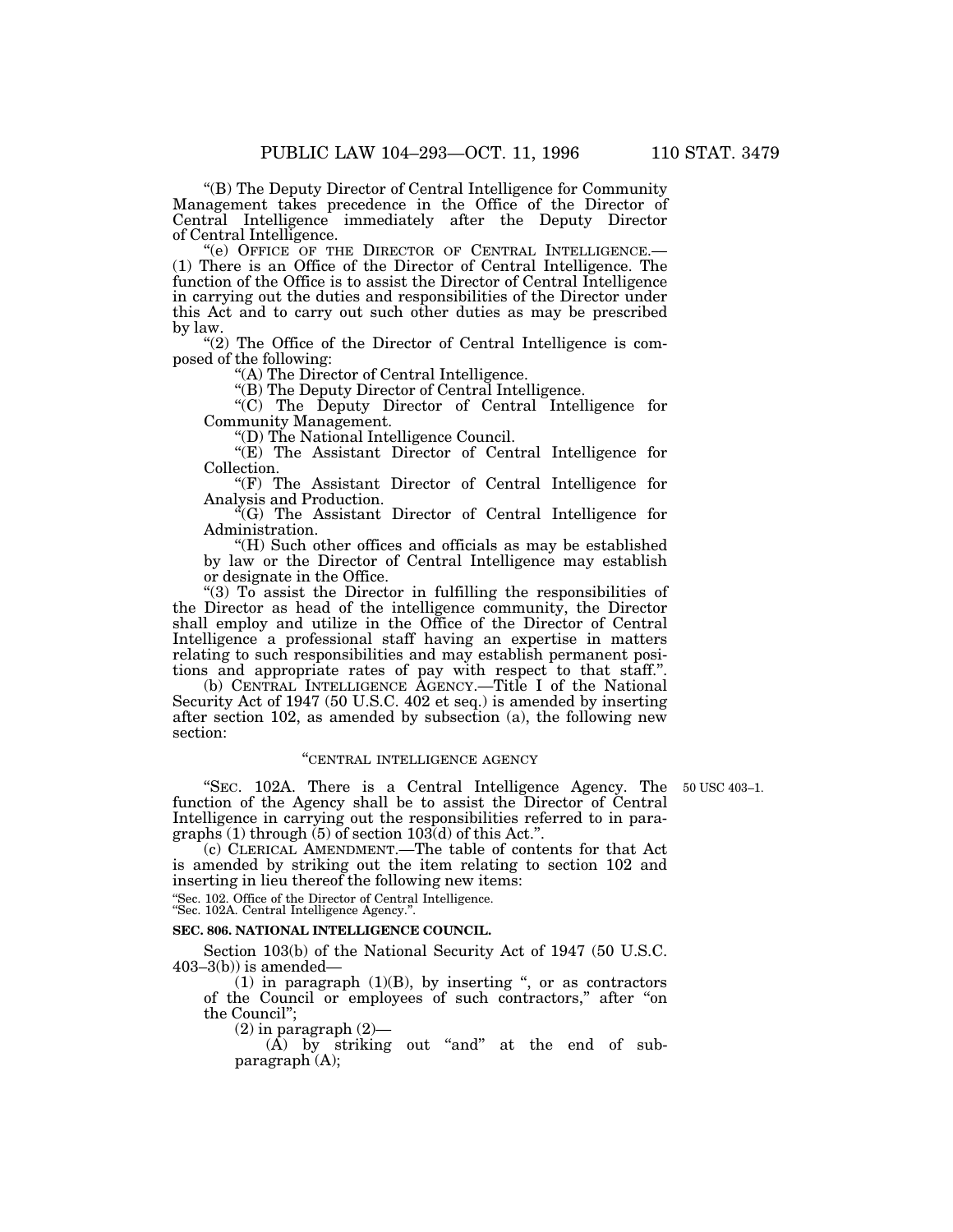(B) by redesignating subparagraph (B) as subparagraph (C); and

(C) by inserting after subparagraph (A) the following new subparagraph (B):

''(B) evaluate community-wide collection and production of intelligence by the intelligence community and the requirements and resources of such collection and production; and'';

 $(3)$  by redesignating paragraphs  $(4)$  and  $(5)$  as paragraphs  $(5)$  and  $(6)$ , respectively;

(4) by inserting after paragraph (3) the following new paragraph (4):

"(4) Subject to the direction and control of the Director of Central Intelligence, the Council may carry out its responsibilities under this subsection by contract, including contracts for substantive experts necessary to assist the Council with particular assessments under this subsection.''; and

(5) in paragraph (5), as so redesignated, by adding at the end the following: ''The Council shall also be readily accessible to policymaking officials and other appropriate individuals not otherwise associated with the intelligence community.''.

## **SEC. 807. ENHANCEMENT OF AUTHORITY OF DIRECTOR OF CENTRAL INTELLIGENCE TO MANAGE BUDGET, PERSONNEL, AND ACTIVITIES OF INTELLIGENCE COMMUNITY.**

(a) IN GENERAL.—Section 103(c) of the National Security Act of 1947 (50 U.S.C. 403–3(c)) is amended—

(1) by striking out paragraph (1) and inserting in lieu thereof the following new paragraph (1):

''(1) facilitate the development of an annual budget for intelligence and intelligence-related activities of the United States by—

"(A) developing and presenting to the President an annual budget for the National Foreign Intelligence Program; and

''(B) participating in the development by the Secretary of Defense of the annual budgets for the Joint Military Intelligence Program and the Tactical Intelligence and Related Activities Program;'';

(2) by redesignating paragraphs (3) through (6) as paragraphs (4) through (7), respectively; and

(3) by inserting after paragraph (2) the following new paragraph (3):

''(3) approve collection requirements, determine collection priorities, and resolve conflicts in collection priorities levied on national collection assets, except as otherwise agreed with the Secretary of Defense pursuant to the direction of the President;".

(b) USE OF FUNDS.—Section 104(c) of the National Security Act of 1947 (50 U.S.C. 403–4(c)) is amended by adding at the end the following: ''The Secretary of Defense shall consult with the Director of Central Intelligence before reprogramming funds made available under the Joint Military Intelligence Program.''.

(c) PERIODIC REPORTS ON EXPENDITURES.—Not later than January 1, 1997, the Director of Central Intelligence and the Secretary of Defense shall prescribe guidelines to ensure prompt reporting to the Director and the Secretary on a periodic basis of budget

Guidelines. 50 USC 403–3 note.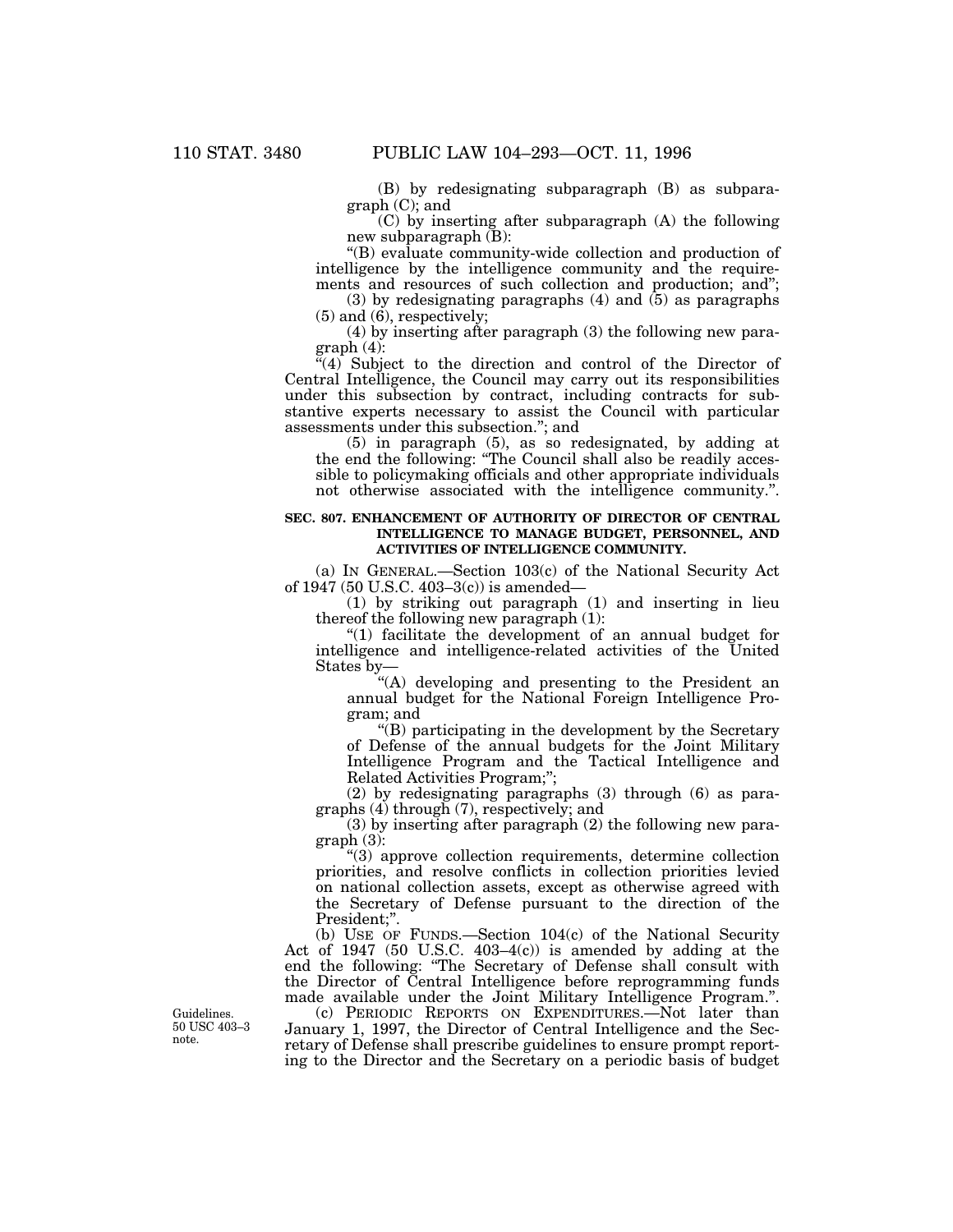execution data for all national, defense-wide, and tactical intelligence activities.

(d) DATABASE PROGRAM TRACKING.—Not later than January 1, 1999, the Director of Central Intelligence and the Secretary of Defense shall develop and implement a database to provide timely and accurate information on the amounts, purposes, and status of the resources, including periodic budget execution updates, for all national, defense-wide, and tactical intelligence activities.

(e) PERSONNEL, TRAINING, AND ADMINISTRATIVE ACTIVITIES.— Not later than January 31 of each year through 1999, the Director of Central Intelligence shall submit to the Select Committee on Intelligence of the Senate and the Permanent Select Committee on Intelligence of the House of Representatives a report on the policies and programs the Director has instituted under subsection (f) of section 104 of the National Security Act of 1947.

## **SEC. 808. RESPONSIBILITIES OF SECRETARY OF DEFENSE PERTAINING TO THE NATIONAL FOREIGN INTELLIGENCE PROGRAM.**

Section 105 of the National Security Act of 1947 (50 U.S.C. 403–5) is amended—

(1) in subsection (a), by inserting '', in consultation with the Director of Central Intelligence,'' after ''Secretary of Defense'' in the matter preceding paragraph (1); and

(2) by adding at the end the following:

''(d) ANNUAL EVALUATION OF THE DIRECTOR OF CENTRAL INTEL- LIGENCE.—The Director of Central Intelligence, in consultation with the Secretary of Defense and the Chairman of the Joint Chiefs of Staff, shall submit each year to the Committee on Foreign Intelligence of the National Security Council and the appropriate congressional committees (as defined in section 109(c) of this Act) an evaluation of the performance and the responsiveness of the National Security Agency, the National Reconnaissance Office, and the National Imagery and Mapping Agency in meeting their national missions.''.

## **SEC. 809. IMPROVEMENT OF INTELLIGENCE COLLECTION.**

(a) ASSISTANT DIRECTOR OF CENTRAL INTELLIGENCE FOR COLLECTION.—Section 102 of the National Security Act of 1947, as amended by section 805(a) of this Act, is further amended by adding at the end the following:

''(f) ASSISTANT DIRECTOR OF CENTRAL INTELLIGENCE FOR COLLECTION.—(1) To assist the Director of Central Intelligence in carrying out the Director's responsibilities under this Act, there shall be an Assistant Director of Central Intelligence for Collection who shall be appointed by the President, by and with the advice and consent of the Senate.

"(2) The Assistant Director for Collection shall assist the Director of Central Intelligence in carrying out the Director's collection responsibilities in order to ensure the efficient and effective collection of national intelligence.''.

(b) CONSOLIDATION OF HUMAN INTELLIGENCE COLLECTION ACTIVITIES.—Not later than 90 days after the date of the enactment of this Act, the Director of Central Intelligence and the Deputy Secretary of Defense shall jointly submit to the Committee on Armed Services and the Select Committee on Intelligence of the Senate and the Committee on National Security and the Permanent Select Committee on Intelligence of the House of Representatives a report on the ongoing efforts of those officials to achieve

50 USC 403–3 note.

50 USC 403–4 note.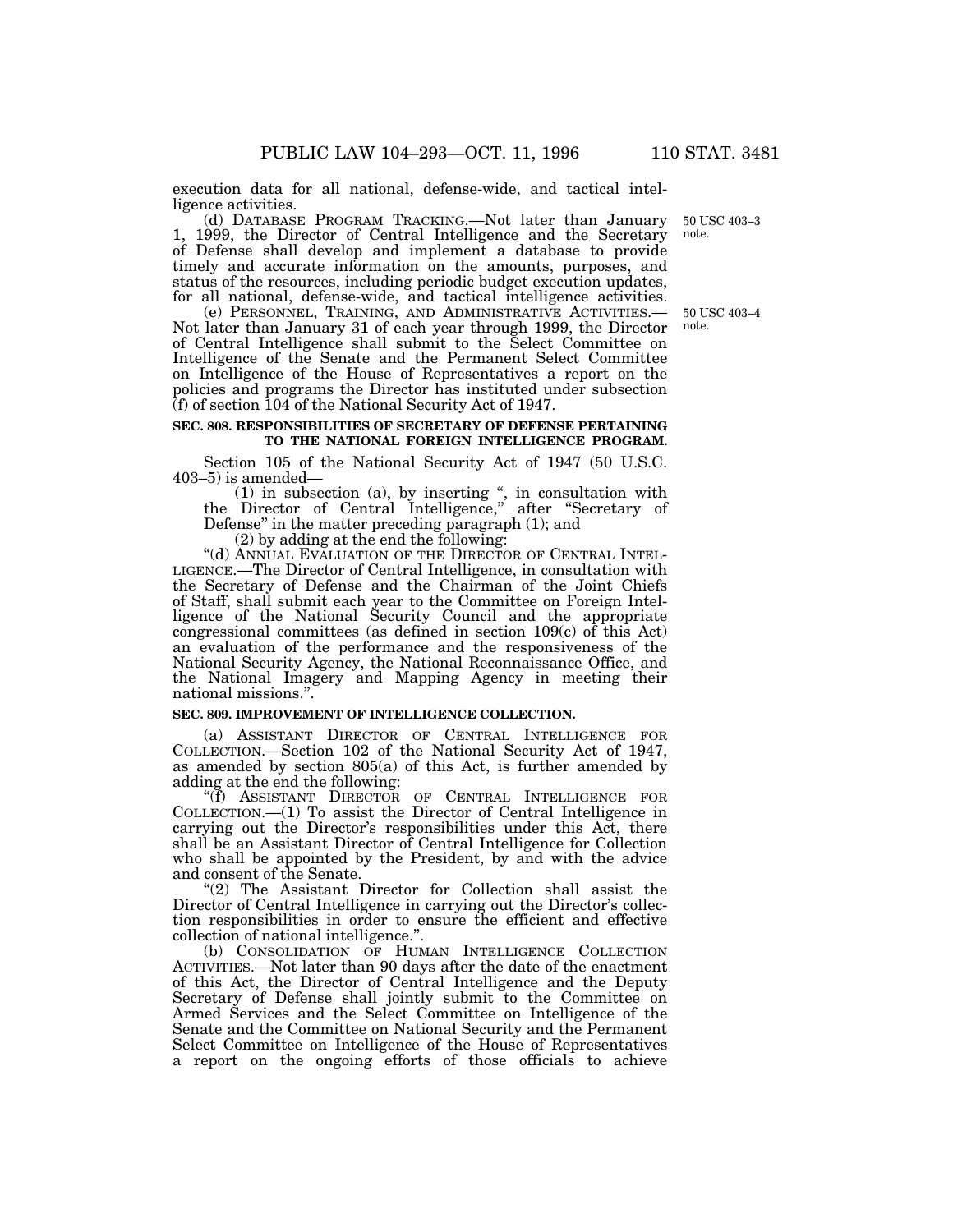commonality, interoperability, and, where practicable, consolidation of the collection of clandestine intelligence from human sources conducted by the Defense Human Intelligence Service of the Department of Defense and the Directorate of Operations of the Central Intelligence Agency.

## **SEC. 810. IMPROVEMENT OF ANALYSIS AND PRODUCTION OF INTELLIGENCE.**

Section 102 of the National Security Act of 1947, as amended by section 809(a) of this Act, is further amended by adding at the end the following:

''(g) ASSISTANT DIRECTOR OF CENTRAL INTELLIGENCE FOR ANALYSIS AND PRODUCTION.—(1) To assist the Director of Central Intelligence in carrying out the Director's responsibilities under this Act, there shall be an Assistant Director of Central Intelligence for Analysis and Production who shall be appointed by the President, by and with the advice and consent of the Senate.

''(2) The Assistant Director for Analysis and Production shall— ''(A) oversee the analysis and production of intelligence by the elements of the intelligence community;

''(B) establish standards and priorities relating to such analysis and production;

''(C) monitor the allocation of resources for the analysis and production of intelligence in order to identify unnecessary duplication in the analysis and production of intelligence;

''(D) identify intelligence to be collected for purposes of the Assistant Director of Central Intelligence for Collection; and

''(E) provide such additional analysis and production of intelligence as the President and the National Security Council may require.".

## **SEC. 811. IMPROVEMENT OF ADMINISTRATION OF INTELLIGENCE ACTIVITIES.**

Section 102 of the National Security Act of 1947, as amended by section 810 of this Act, is further amended by adding at the end the following:

''(h) ASSISTANT DIRECTOR OF CENTRAL INTELLIGENCE FOR ADMINISTRATION.—(1) To assist the Director of Central Intelligence in carrying out the Director's responsibilities under this Act, there shall be an Assistant Director of Central Intelligence for Administration who shall be appointed by the President, by and with the advice and consent of the Senate.

''(2) The Assistant Director for Administration shall manage such activities relating to the administration of the intelligence community as the Director of Central Intelligence shall require.''.

## **SEC. 812. PAY LEVEL OF DEPUTY DIRECTOR OF CENTRAL INTELLIGENCE FOR COMMUNITY MANAGEMENT AND ASSISTANT DIRECTORS OF CENTRAL INTELLIGENCE.**

(a) EXECUTIVE SCHEDULE III PAY LEVEL.—Section 5314 of title 5, United States Code, is amended by striking out item the relating to the Deputy Director of Central Intelligence and inserting in lieu thereof the following:

''Deputy Directors of Central Intelligence (2).''.

(b) EXECUTIVE SCHEDULE IV PAY LEVEL.—Section 5315 of title 5, United States Code, is amended by adding at the end the following: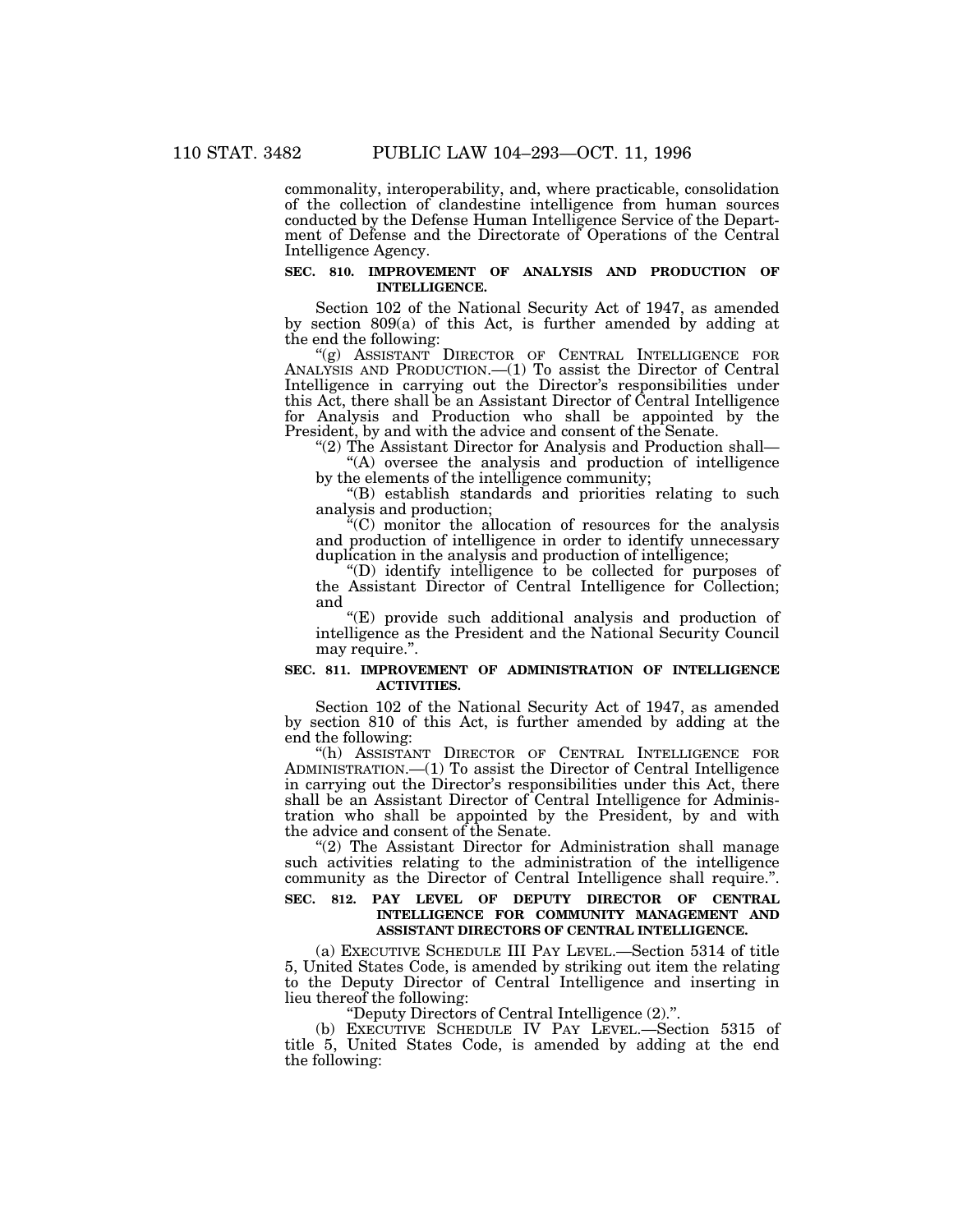''Assistant Directors of Central Intelligence (3).''.

## **SEC. 813. GENERAL COUNSEL OF THE CENTRAL INTELLIGENCE AGENCY.**

(a) IN GENERAL.—The Central Intelligence Agency Act of 1949 (50 U.S.C. 403a et seq.) is amended by adding at the end the following:

#### ''GENERAL COUNSEL OF THE CENTRAL INTELLIGENCE AGENCY

''SEC. 20. (a) There is a General Counsel of the Central Intelligence Agency, appointed from civilian life by the President, by and with the advice and consent of the Senate.

''(b) The General Counsel is the chief legal officer of the Central Intelligence Agency.

"(c) The General Counsel of the Central Intelligence Agency shall perform such functions as the Director of Central Intelligence may prescribe.''.

(b) APPLICABILITY OF APPOINTMENT REQUIREMENTS.—The requirement established by section 20 of the Central Intelligence Agency Act of 1949, as added by subsection (a), for the appointment by the President, by and with the advice and consent of the Senate, of an individual to the position of General Counsel of the Central Intelligence Agency shall apply as follows:

(1) To any vacancy in such position that occurs after the date of the enactment of this Act.

(2) To the incumbent serving in such position on the date of the enactment of this Act as of the date that is six months after such date of enactment, if such incumbent has served in such position continuously between such date of enactment and the date that is six months after such date of enactment. (c) EXECUTIVE SCHEDULE IV PAY LEVEL.—Section 5315 of title

5, United States Code, as amended by section 812 of this Act, is further amended by adding at the end the following:

''General Counsel of the Central Intelligence Agency.''.

## **SEC. 814. ASSISTANCE FOR LAW ENFORCEMENT AGENCIES BY INTELLIGENCE COMMUNITY.**

(a) IN GENERAL.—Title I of the National Security Act of 1947 (50 U.S.C. 402 et seq.) is amended by inserting after section 105 the following new section:

## ''ASSISTANCE TO UNITED STATES LAW ENFORCEMENT AGENCIES

"SEC. 105A. (a) AUTHORITY TO PROVIDE ASSISTANCE.—Subject to subsection (b), elements of the intelligence community may, upon the request of a United States law enforcement agency, collect information outside the United States about individuals who are not United States persons. Such elements may collect such information notwithstanding that the law enforcement agency intends to use the information collected for purposes of a law enforcement investigation or counterintelligence investigation.

''(b) LIMITATION ON ASSISTANCE BY ELEMENTS OF DEPARTMENT OF DEFENSE.—(1) With respect to elements within the Department of Defense, the authority in subsection (a) applies only to the following:

''(A) The National Security Agency.

''(B) The National Reconnaissance Office.

''(C) The National Imagery and Mapping Agency.

50 USC 403–5a.

50 USC 403t note.

50 USC 403t.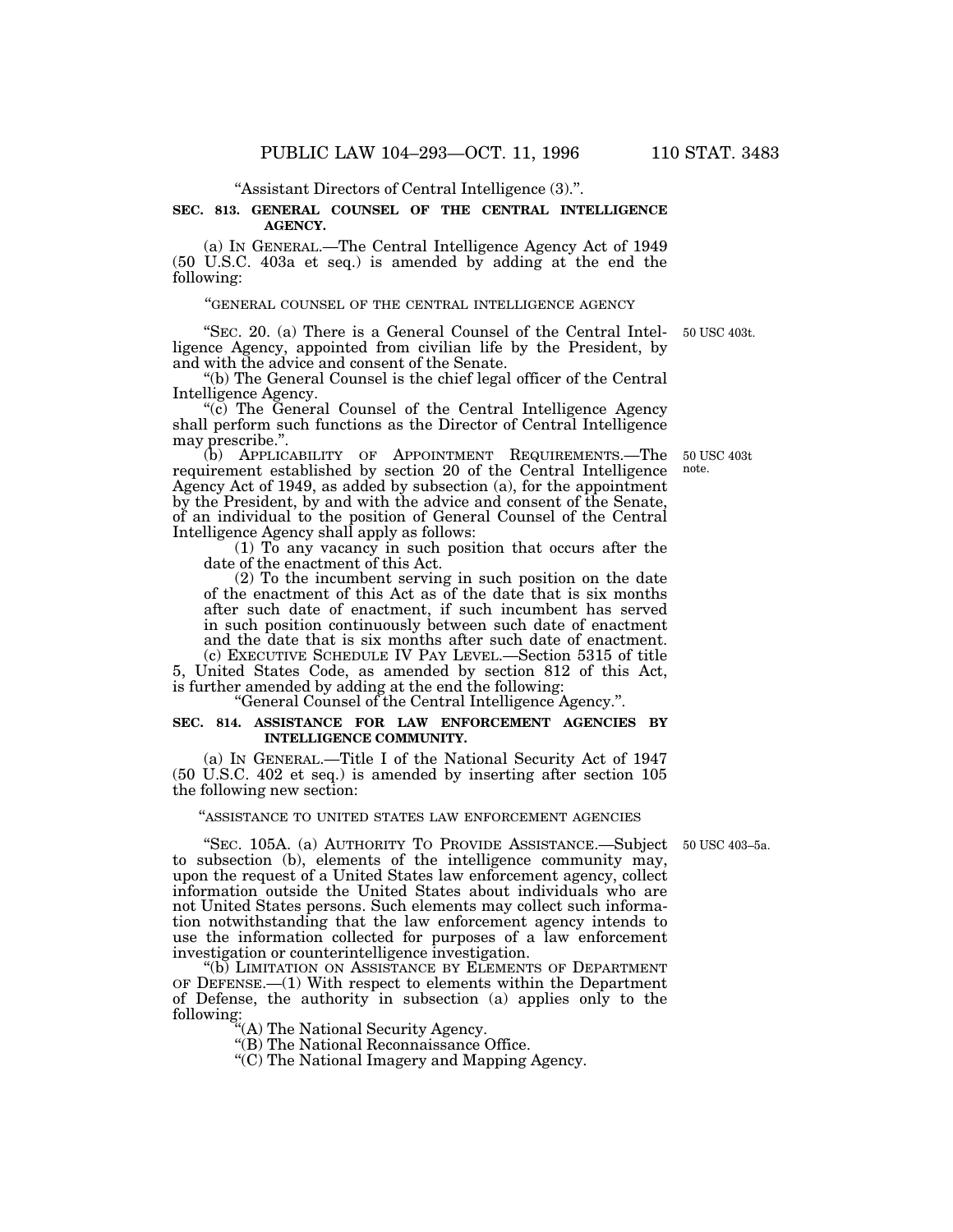''(D) The Defense Intelligence Agency.

"(2) Assistance provided under this section by elements of the Department of Defense may not include the direct participation of a member of the Army, Navy, Air Force, or Marine Corps in an arrest or similar activity.

''(3) Assistance may not be provided under this section by an element of the Department of Defense if the provision of such assistance will adversely affect the military preparedness of the United States.

''(4) The Secretary of Defense shall prescribe regulations governing the exercise of authority under this section by elements of the Department of Defense, including regulations relating to the protection of sources and methods in the exercise of such authority.  $C^{\prime\prime}(c)$  DEFINITIONS.—For purposes of subsection (a):

''(1) The term 'United States law enforcement agency' means any department or agency of the Federal Government that the Attorney General designates as law enforcement agency for purposes of this section.

 $\sqrt{\hat{Z}}$ ) The term 'United States person' means the following: ''(A) A United States citizen.

''(B) An alien known by the intelligence agency concerned to be a permanent resident alien.

''(C) An unincorporated association substantially composed of United States citizens or permanent resident aliens.

''(D) A corporation incorporated in the United States, except for a corporation directed and controlled by a foreign government or governments.''.

(b) CLERICAL AMENDMENT.—The table of contents for that Act is amended by inserting after the item relating to section 105 the following new item:

''Sec. 105A. Assistance to United States law enforcement agencies.''.

### **SEC. 815. APPOINTMENT OF OFFICIALS RESPONSIBLE FOR INTELLIGENCE-RELATED ACTIVITIES.**

(a) IN GENERAL.—Section 106 of the National Security Act of 1947 (50 U.S.C. 403–6) is amended to read as follows:

## ''APPOINTMENT OF OFFICIALS RESPONSIBLE FOR INTELLIGENCE- RELATED ACTIVITIES

''SEC. 106. (a) CONCURRENCE OF DCI IN CERTAIN APPOINT- MENTS.—(1) In the event of a vacancy in a position referred to in paragraph (2), the Secretary of Defense shall obtain the concurrence of the Director of Central Intelligence before recommending to the President an individual for appointment to the position. If the Director does not concur in the recommendation, the Secretary may make the recommendation to the President without the Director's concurrence, but shall include in the recommendation a statement that the Director does not concur in the recommendation.

''(2) Paragraph (1) applies to the following positions:

"(A) The Director of the National Security Agency.

''(B) The Director of the National Reconnaissance Office.

"(C) The Director of the National Imagery and Mapping Agency.

"(b) CONSULTATION WITH DCI IN CERTAIN APPOINTMENTS.

(1) In the event of a vacancy in a position referred to in paragraph

Regulations.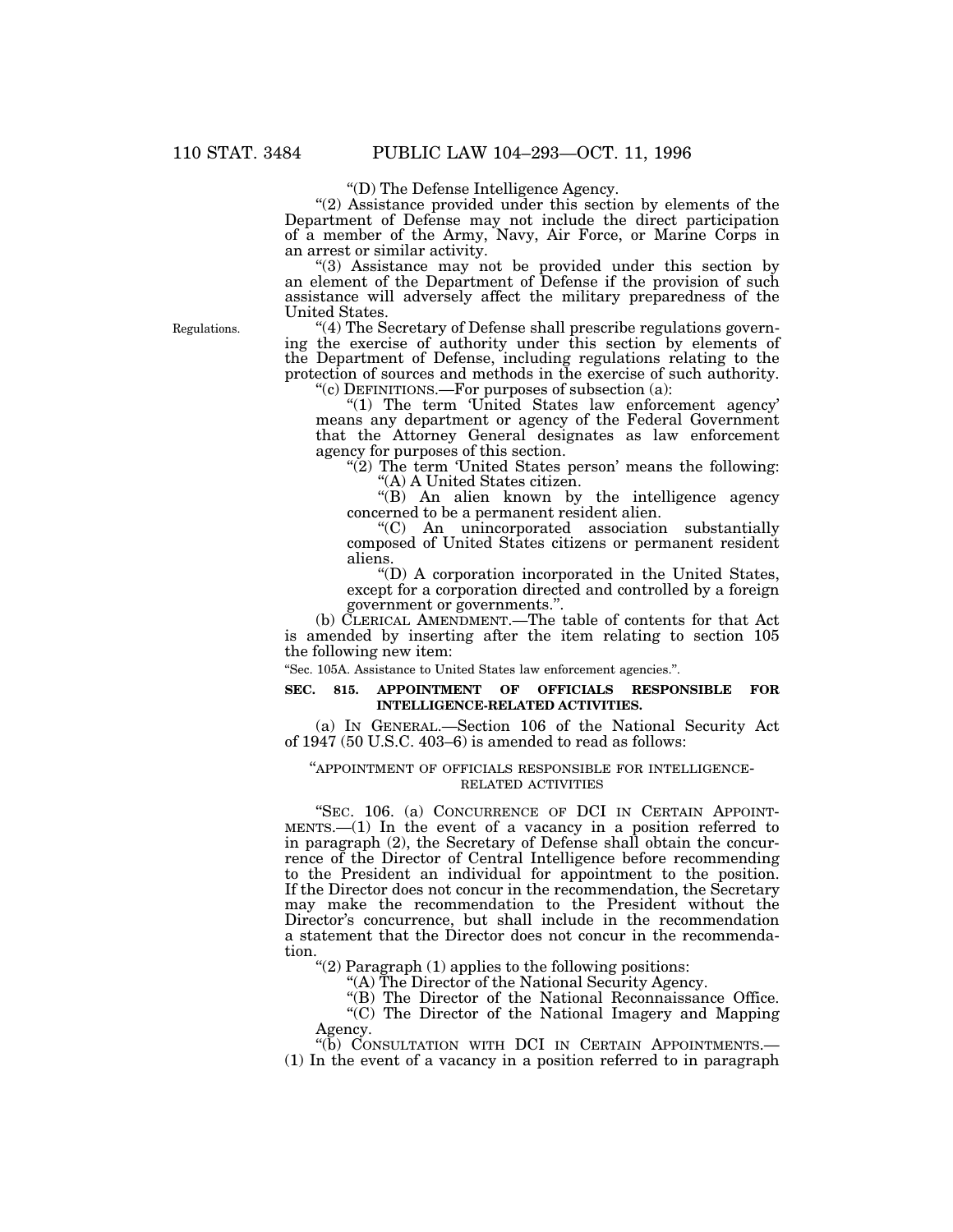(2), the head of the department or agency having jurisdiction over the position shall consult with the Director of Central Intelligence before appointing an individual to fill the vacancy or recommending to the President an individual to be nominated to fill the vacancy.

''(2) Paragraph (1) applies to the following positions:

''(A) The Director of the Defense Intelligence Agency.

''(B) The Assistant Secretary of State for Intelligence and Research.

''(C) The Director of the Office of Nonproliferation and National Security of the Department of Energy.

''(3) In the event of a vacancy in the position of the Assistant Director, National Security Division of the Federal Bureau of Investigation, the Director of the Federal Bureau of Investigation shall provide timely notice to the Director of Central Intelligence of the recommendation of the Director of the Federal Bureau of Investigation of an individual to fill the position in order that the Director of Central Intelligence may consult with the Director of the Federal Bureau of Investigation before the Attorney General appoints an individual to fill the vacancy.''.

(b) CLERICAL AMENDMENT.—The table of contents for that Act is amended by striking out the item relating to section 106 and inserting in lieu thereof the following new item:

''Sec. 106. Appointment of officials responsible for intelligence-related activities.''.

# **SEC. 816. STUDY ON THE FUTURE OF INTELLIGENCE COLLECTION.**

(a) STUDY.—The Director of Central Intelligence shall, in consultation with the Deputy Secretary of Defense, conduct a study on the future of intelligence collection. The study shall address whether collection resources can be managed in a more consolidated, integrated manner. The study is not limited to, but should include, specific examination of the following:

(1) Establishing within the Intelligence Community a single agency with responsibility for—

(A) the clandestine collection of intelligence through human sources and other clandestine techniques;

(B) covert action; and

(C) representing the Director of Central Intelligence in liaison with foreign intelligence and security services. (2) Establishing a single agency for the conduct of technical

intelligence collection activities, including— (A) signals intelligence (SIGINT), imagery intelligence (IMINT), and measurement and signatures intelligence (MASINT);

(B) first-phase (or initial) exploitation of the results of such collection;

(C) dissemination of such collection in a timely manner; (D) development of processing and exploitation tech-

nologies to support these functions; and (E) serving as the sole agent within the Intelligence

Community for— (i) the specification of technical requirements for such reconnaissance systems as may be needed to meet the signals intelligence, imagery intelligence, and measurement and signatures intelligence collection requirements of the Intelligence Community; and

(ii) the operation and final disposition of such systems.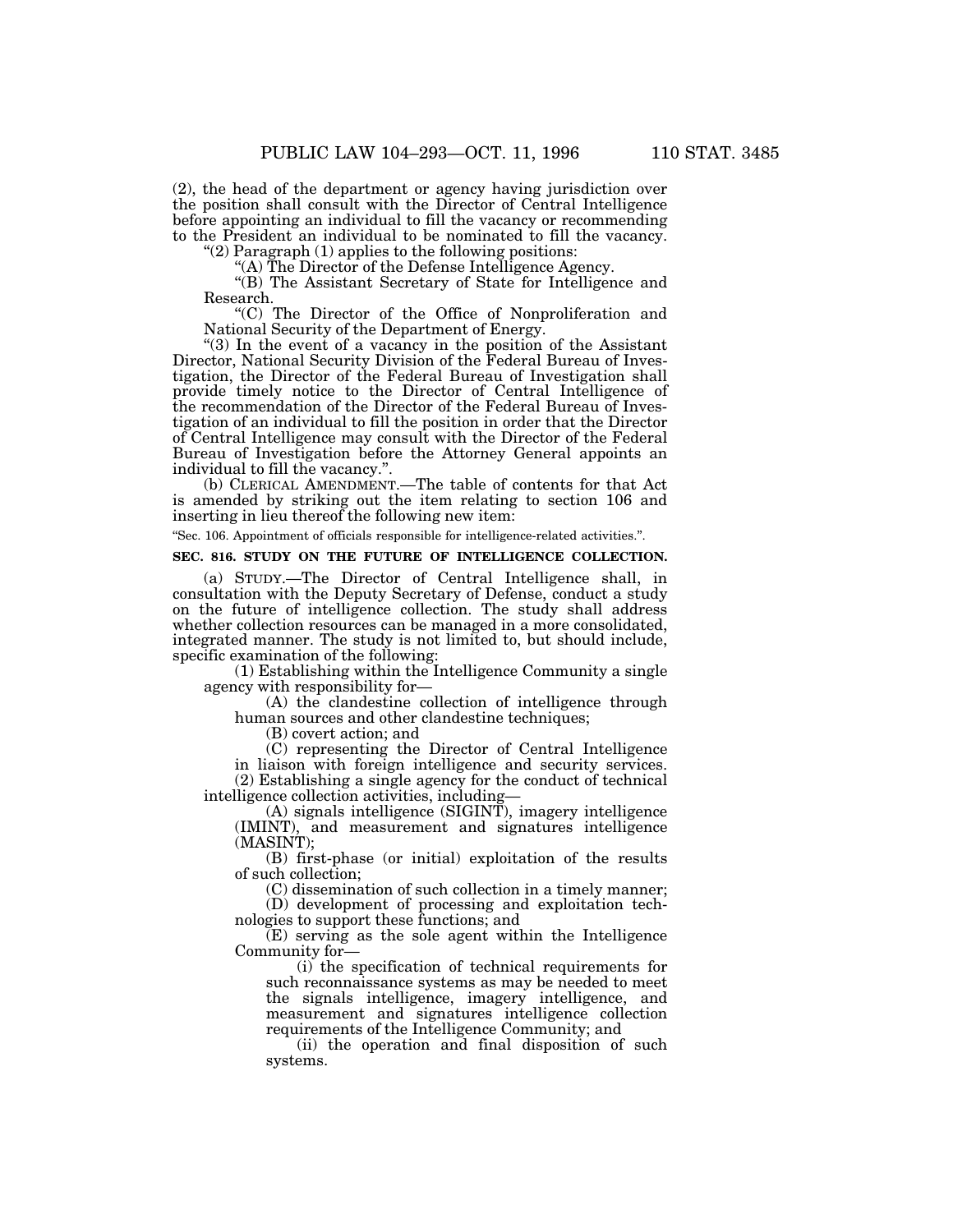(3) Establishing a single agency—

(A) to serve as the sole agent within the Intelligence Community for the conduct of research, development, test, and evaluation, for procurement, and for launch of satellite reconnaissance systems that may be required to satisfy the intelligence collection requirements of the Intelligence Community; and

(B) to serve as the primary agent within the Intelligence Community for the conduct of research, development, test, evaluation and for procurement of reconnaissance, surveillance, and sensor systems, including airborne and maritime reconnaissance capabilities within the National Foreign Intelligence Program and the Joint Military Intelligence Program.

(b) CRITERIA.—The study under subsection (a) shall—

(1) take into account current and future technological capabilities and intelligence requirements;

(2) take into account the costs and benefits associated with establishing each of the agencies described in paragraphs (1) through (3) of subsection (a) as well as the costs and benefits of maintaining the current system of distinct ''collection stovepipes''; and

(3) examine establishing each of the agencies described in paragraphs (1) through (3) of subsection (a) both on their individual merits and also with a view toward having such agencies co-exist as an entire new organizational structure.

(c) REPORT.—Not later than April 15, 1997, the Director of Central Intelligence shall submit a report on the study to the following:

(1) The President.

(2) The Secretary of Defense.

(3) The Select Committee on Intelligence and the Committee on Armed Services of the Senate.

(4) The Permanent Select Committee on Intelligence and the Committee on National Security of the House of Representatives.

# **SEC. 817. INTELLIGENCE RESERVE CORPS.**

(a) REPORT ON CORPS.—Not later than four months after the date of the enactment of this Act, the Director of Central Intelligence shall submit to the appropriate committees of Congress a report on the Surge Augmentation Program to provide for an Intelligence Reserve Corps to serve as a surge or augmentation resource for the Intelligence Community. The report shall include such recommendations for legislation as the Director considers appropriate.

(b) APPROPRIATE COMMITTEES DEFINED.—In this section, the term ''appropriate committees of Congress'' means the following:

(1) The Committee on Governmental Affairs and the Select Committee on Intelligence of the Senate.

(2) The Committee on Government Reform and Oversight and the Permanent Select Committee on Intelligence of the House of Representatives.